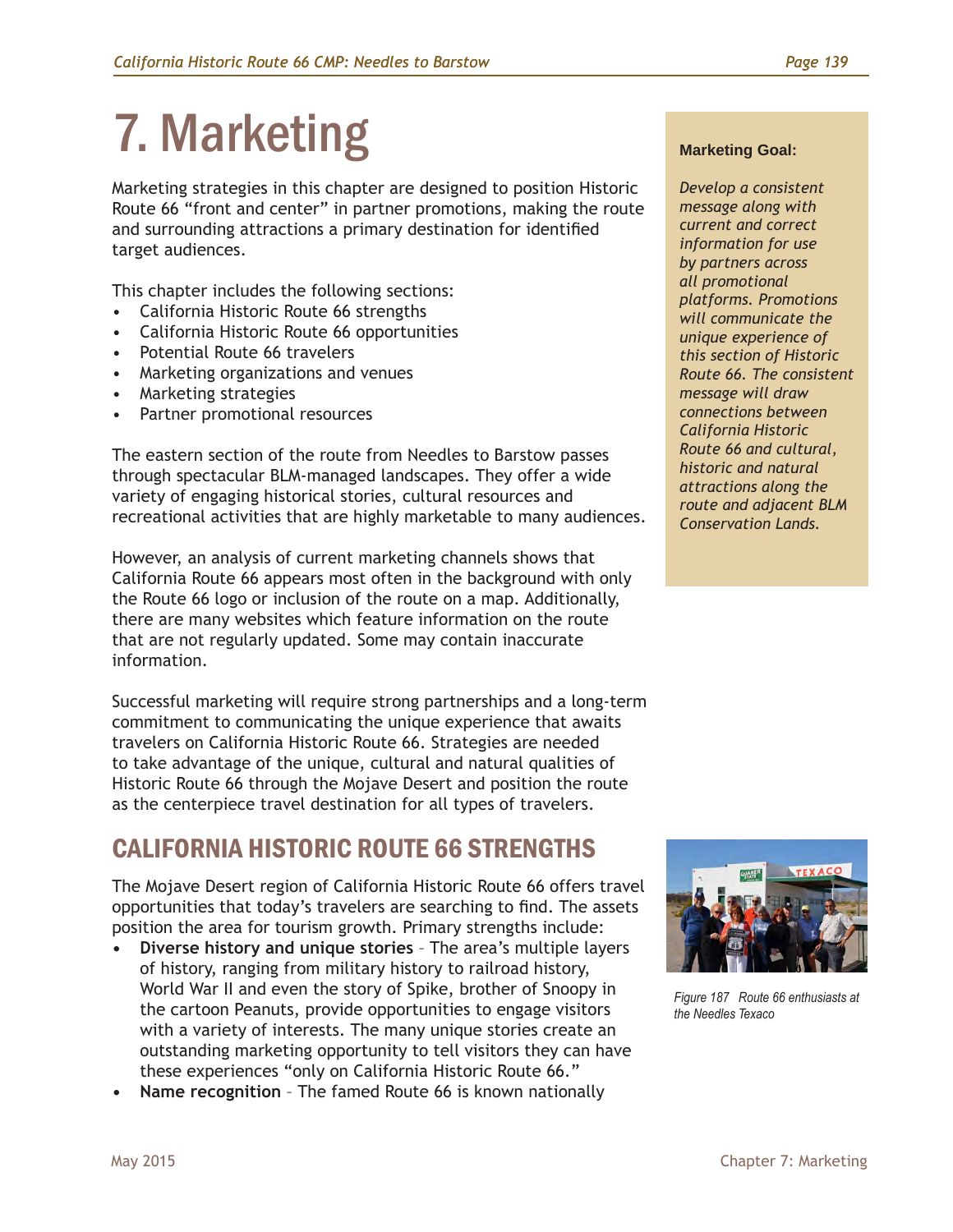

*Figure 188 Bagdad Cafe, Roadside Attraction sign program*

and internationally, providing instant name recognition. A 2012 study of Historic Route 66 travelers (including the entire length of the roadway)<sup>1</sup> found almost 80 percent knew "some or a lot" about the road's historical significance. Travelers also indicated historical significance was a primary reason for travel on Historic Route 66.

- **• Appeal to niche markets** Historic Route 66 and surrounding region already have much to offer travelers with specific interests. Photographers will find unlimited opportunities to capture images of landscapes or historic structures; railroad enthusiasts will be drawn to the two Harvey Houses and the Western America Railroad Museum; astronomers will want to point their telescopes toward the night sky; and history buffs will enjoy museums, historic sites and murals.
- **• Growth of travel to rural areas** Findings from a 2011 study2 on rural tourism in California (defined as areas outside of the four major metropolitan areas of Los Angeles, San Francisco, San Diego and Anaheim) found an increased interest among travelers in visiting rural areas. One of the key motivating factors for considering a rural destination is to experience a unique place—"what I can't see or do anywhere else." This desire to visit a unique place aligns perfectly with the nature of the route.

# CALIFORNIA HISTORIC ROUTE 66 OPPORTUNITIES

The route offers new opportunities to build on identified strengths and to expand the range of audiences that may be interested in traveling along Historic Route 66. Primary opportunities include:

- **• Develop new visitor experiences** Marketing is only effective if visitor experience matches up to the message communicated to visitors. The visitor experience chapter (Chapter 5) in the document discusses strategies to develop new interpretative materials at sites throughout the area, to create a consistent visual and graphic identity and to establish visitor information centers in the gateway communities of Barstow and Needles. As more sites, activities and experiences emerge, additional opportunities for marketing promotions will be created.
- **• Expand marketing information to reach more visitors** Primary visitor information resources for traveling in the area offer little or no information to help a tourist plan a trip along California Historic Route 66 or explore the surrounding area. It is time-consuming for a tourist to look through multiple sources to gather trip-planning information. The challenge is further increased by the inability to determine whether information is up-to-date or accurate. Travel industry partners will need to

2 California Rural Tourism Research, Destination Analysts, Inc. for the California Travel and Tourism Commission



*Figure 189 Needles "TraveLodge" postcard view*

<sup>1</sup> *Route 66 Travelers Study*, Rutgers University for the World Monuments Fund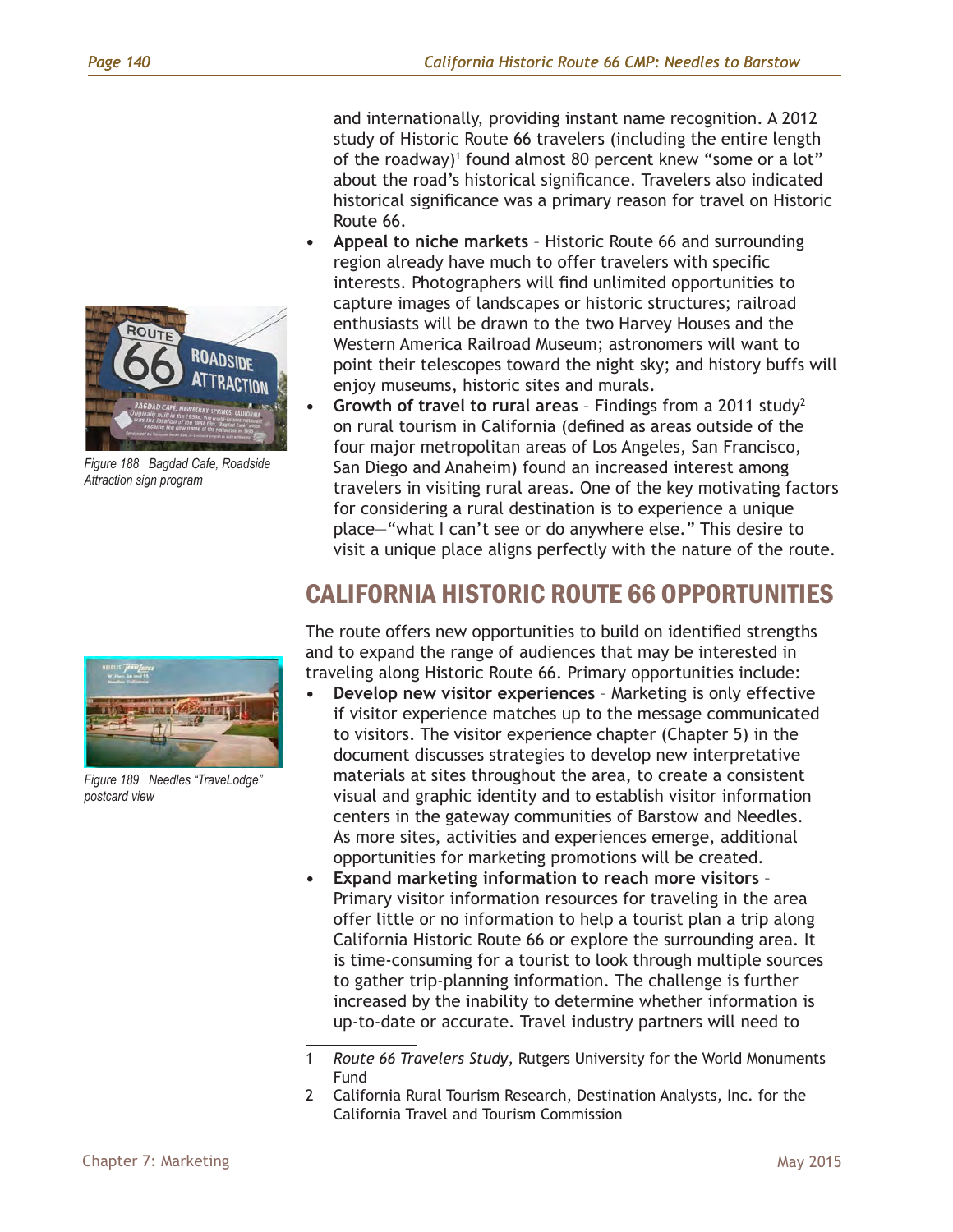gather and make information available in a consistent manner that makes it easy for visitors to find what they need to know to plan a trip.

• Currently there are few options available for guided tours. Opportunities exist for developing new guided tours by preparing packages and training opportunities for tour operators, step-on guides and educational travel groups.

# POTENTIAL ROUTE 66 TRAVELERS

Specialized interests help marketers categorize travelers as high priority "audiences" for travel on California Route 66. They include: Route 66 enthusiasts; international visitors to California; cultural heritage travelers; and California travelers. Other important audiences, or target markets, include ethnic groups that like to travel in California; American Indian travelers; age-specific audiences, and niche markets. Each of these "audiences" for travel on California Route 66 are discussed below:

## ROUTE 66 ENTHUSIASTS

Route 66 enthusiasts are a ready-made audience. These travelers already know about the route and are interested in an authentic travel experience.

A 2012 study of Route 66<sup>3</sup> profiled travelers along the entire route. It is important to note that although this study provides valuable insights into Route 66 travelers, only four of 33 sites where surveys were placed were in California. Of these, two were located in the Barstow to Needles section of the route: the Route 66 Mother Road Museum in Barstow and Roy's in Amboy. These two sites contributed 101 surveys of the 4,176 collected and analyzed. The survey was offered in English only, which may have affected the responses from international visitors or Spanish-speaking domestic visitors. According to many people knowledgeable about Route 66, the number of international travelers was vastly under counted in this survey. Nevertheless, the key findings in the study are worth understanding:

- 84.7 percent were U.S. residents; 15.3 percent international
- Travelers came from all 50 states and 38 foreign countries
- Socioeconomic profile: 97 percent white; median age of 55; well educated; middle income; work in management or professional occupations
- Median length of trip was five days and was often part of a longer trip
- 77.5 percent were vacationing
- 67.1 percent were travel parties of two adults
- 78.9 percent knew about the road's historical significance
- 3 *Route 66 Travelers Study*, Rutgers University for the World Monuments Fund

#### **What is a travel audience?**

*The term organizes travelers by their specialized interests such as "Route 66 enthusiast" or "Geocacher." From this identification, specific marketing tactics can be developed based upon more detailed knowledge of the demographics associated with people having similar interests.*



*Figure 190 Route 66 Motel, Needles*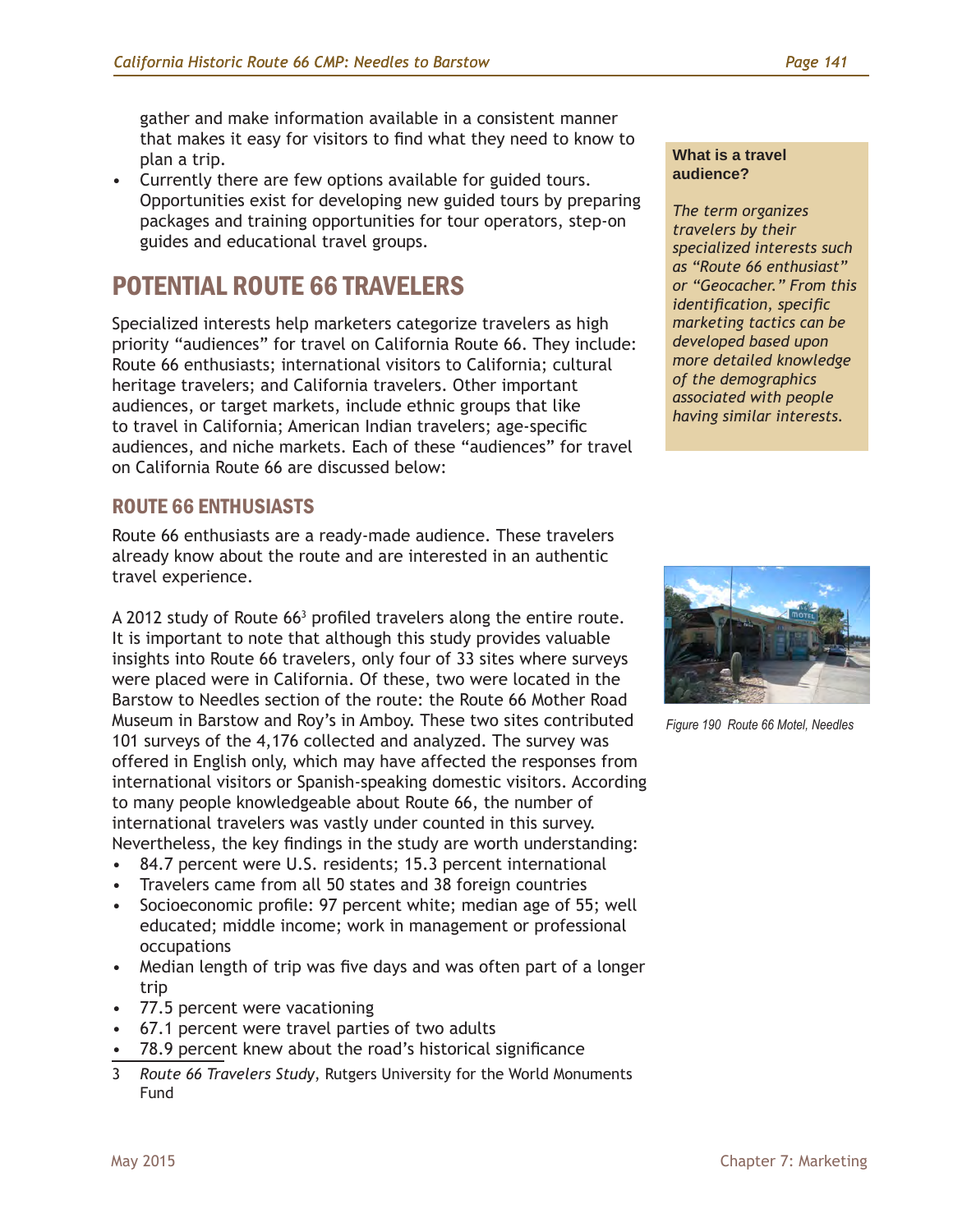- Important characteristics of the route for enthusiasts include historic sites and monuments, notable places, landmarks and landscapes
- Other important traits about Route 66 found in the national survey include: small towns, U.S. history, National Parks, vintage restaurants and motels; Gateway to the West and car/motorcycle cruising

#### INTERNATIONAL VISITORS TO CALIFORNIA

This travel audience is projected to grow 4-5 percent through 2017. International travel markets include Mexico, Canada, China, U.K., Australia, Japan, Germany, South Korea, France, Scandinavia, India and Brazil. An October 2014 study<sup>4</sup> found the following:

- In 2013, there were 15.6 million international travelers to California; 6.6 million were of overseas origin
- International travel is forecasted to grow 4-5 percent annually through 2017
- Total direct spending in California was \$109.6 billion, creating 965,800 jobs
- Travel spending generated \$2.8 billion in local taxes and 4.3 billion in state taxes

## CULTURAL HERITAGE TRAVELERS

According to the U.S. Department of Commerce, Office of Travel and Tourism Industries, a cultural-heritage traveler is defined as having participated in one or more of the following activities: art gallery/museum, concert/play/musical, cultural heritage sites, ethnic heritage sites, American Indian community, historical places, and national parks. When cultural heritage travelers take a trip, the primary reason is to experience a destination's history and culture. A 2013 national study<sup>5</sup> of cultural heritage travelers found that among the activities they enjoy are:

- Visit historic sites (40 percent)
- Visit history museums (38 percent)
- Attend historical re-enactments (38 percent)
- Take a tour of local history (37 percent)
- Explore small towns (24 percent)
- Take a scenic drive (16 percent)

The study also reported findings about all leisure travelers:

- They prefer to take trips that offer a wide variety of activities (culture/shopping/nature/exercise) (76 percent)
- They like to purchase local/regional memorabilia (73 percent)
- They enjoy tasting local food and wines (70 percent)

<sup>4</sup> "Insights and Planning Research: October 2014," Dean Runyan Associates, D.K. Shifflet & Associates, U.S. Department of Commerce, CIC Research Inc., TNS Travels America, Tourism Economics, Smith Travel Research, Rakuten Research for Visit California

<sup>5</sup> 2*013 Cultural Heritage Traveler Report*, Mandala Research LLC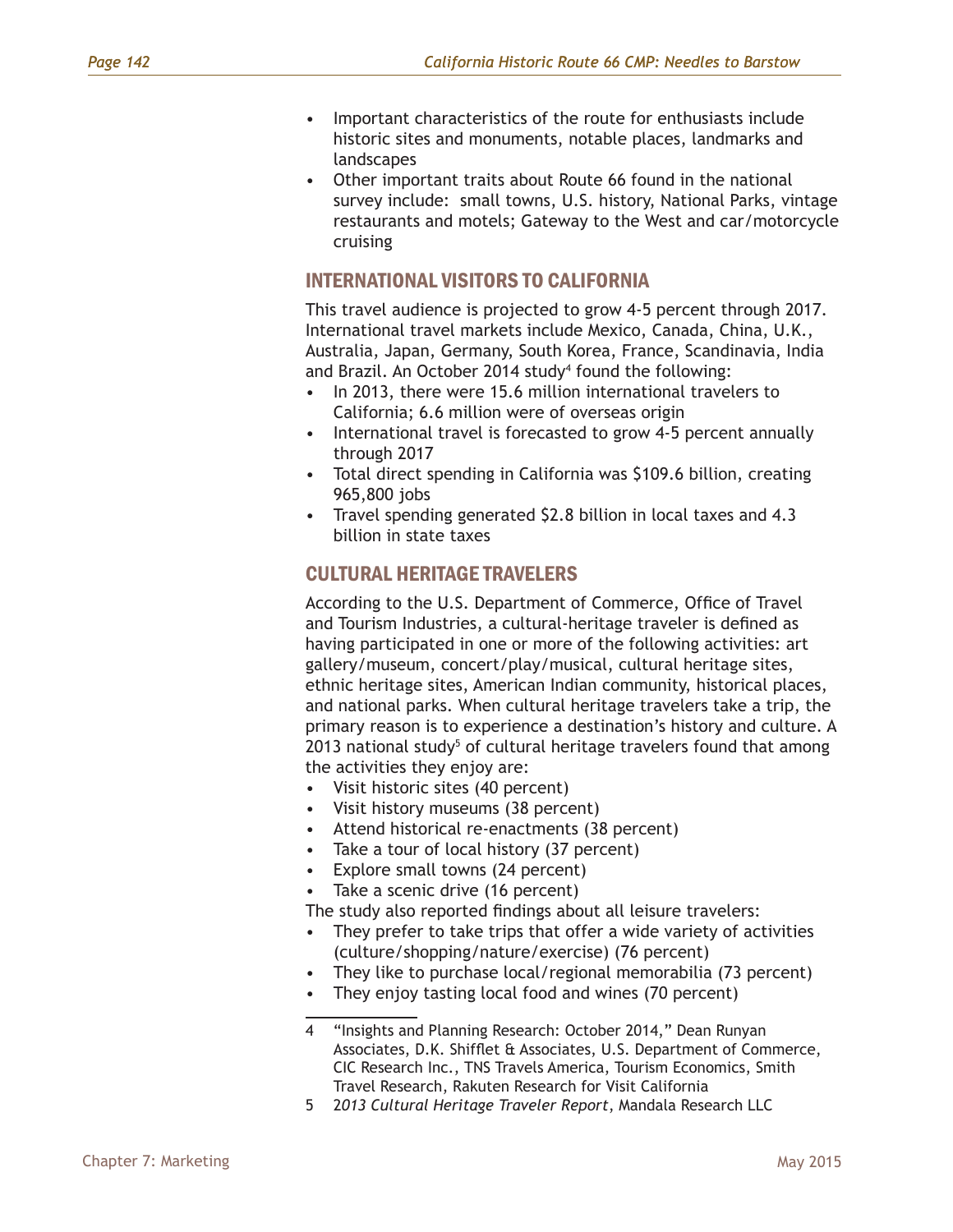- They seek travel experiences where the destination, its buildings and surroundings retain their historic character (63 percent)
- They want travel to be educational, and they make an effort to explore and learn about local culture (56 percent)

## CALIFORNIA TRAVELERS

A report released in October 2014, by the state tourism office<sup>6</sup> provided information on travelers to California:

- Average length of stay ranged from 2.3 days (travelers from in-state) to 12.2 days (travelers from overseas)
- Top states of visitor origin are California, Washington, Nevada, Oregon, Utah, Colorado and Arizona
- 78.6 percent of travelers are California residents traveling in their home state; 60 percent of spending is from California residents
- 52 percent of travelers are visiting friends and family
- International visitation is increasing with visitors from Mexico, Canada, China, U.K., Australia, Japan, Germany, South Korea, France, Scandinavia, India and Brazil
- Spending is at an all-time high
- Domestic travel is forecasted to grow 2-3 percent annually through 2016
- International travel is forecasted to grow 4-5 percent annually through 2017
- Rural areas are seeing an increase in visitation
- The state's priorities for targeted marketing are: U.S. long haul travel; U.S. primary Western markets; U.K., Canada, Mexico, Australia, Brazil, China, Japan and South Korea

California travel audiences, which can be target markets include:

- **• Travelers from in-state** Residents of California are a top source of tourism, accounting for 78.6 percent of domestic travel and 60 percent of travel spending in the state in 2013. The Inland Empire and Desert regions drew the majority of visitors from California residents in 2013.
- **• Families** While only 26 percent of travelers to California have members of the travel party under the age of 18 (reflecting national travel statistics), families may still be considered as a travel audience by promoting the educational opportunities presented by a trip along Route 66.
- **• International travelers to California** see page 142
- **• Recreational travelers** Cultural heritage travelers can also be recreational travelers with 76% saying they like to take trips that offer a wide variety of activities including culture and nature. Recreation can encompass activities such as hiking, camping and

<sup>6</sup> *Insights and Planning Research: October 2014*, Dean Runyan Associates, D.K. Shifflet & Associates, U.S. Department of Commerce, CIC Research Inc., TNS Travels America, Tourism Economics, Smith Travel Research, Rakuten Research for Visit California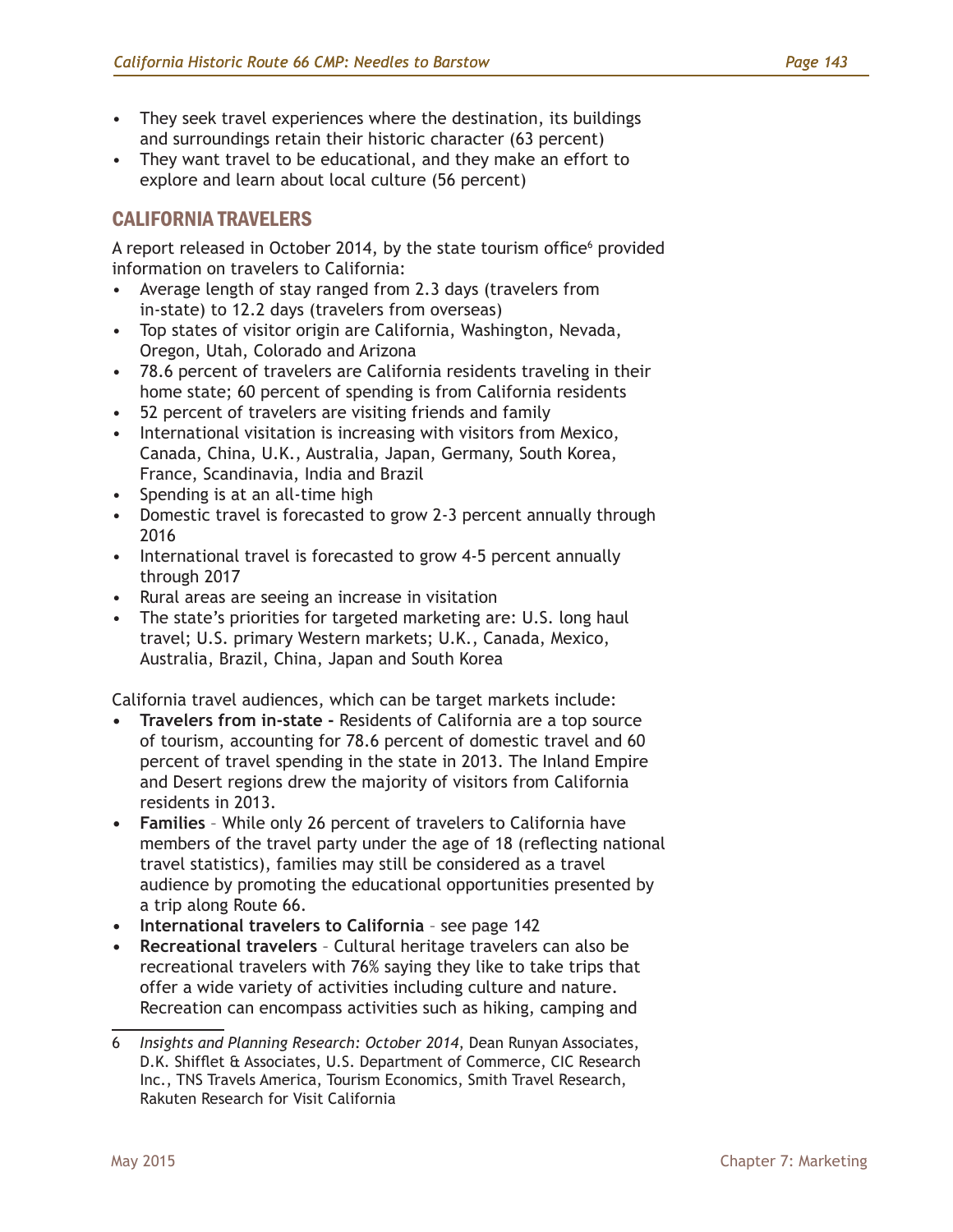biking. California's visitor research shows that 21.7% of travelers to the state enjoy outdoor recreation activities on their trips.

#### ETHNIC TRAVEL AUDIENCES

It is difficult to determine the percentage of African American, Hispanic or Asian travelers in California or in the route's region due to minimal or no tracking by ethnicity in California's visitor research. Additionally, the national Route 66 travelers study was only offered in English which may have limited the number of Spanish-speaking respondents. Ninety-seven percent of travelers who responded to the national Route 66 traveler study were white. The following ethnic travel audiences may be important markets for the route but additional research is needed to determine where to focus marketing resources:

- **• African American travelers** Only one percent of visitors responding to the national Route 66 traveler study self-identified as African American. There is limited national research available on the African American travel market; however, a 2014 study by the National Newspaper Publishers Association<sup>7</sup> found the economic resources of this market are growing. Group travel also appears to be growing for this market.
- **• Hispanic travelers** California's visitor research indicates that 11.4 percent of visitors to the state in 2013 said they were of Hispanic origin. The national Route 66 traveler study had a response of 3.5 percent Hispanic/Spanish/Latino visitors. This is an under served potential market nationally, as 25 percent of the residents living within one-mile of the Route 66 corridor are of Hispanic origin<sup>8</sup>.
- **• Asian travelers** Only one percent of visitors responding to the national Route 66 traveler study said they were Asian or of Asian descent.

#### AMERICAN INDIAN TOURISM MARKETS

There is strong interest along Route 66 nationally by American Indians wanting to tell their story in places where that story can best be told. Route 66 presents an outstanding opportunity to attract travelers with an interest in American Indian history and culture as told by American Indians. The American Indian and Route 66 project of the American Indian and Native American Tourism Association (AIANTA) is the best opportunity available to partner with tribal organizations to better capture this market potential.

<sup>7</sup> Nielsen Company and the National Newspaper Publishers Association study entitled "*The State of the African American Consumer*," 2014

<sup>8</sup> 2011 Route 66 Economic Study, TECHNICAL REPORT, VOLUME I, History, Characteristics, and Economic Contributions, Rutgers, The State University of New Jersey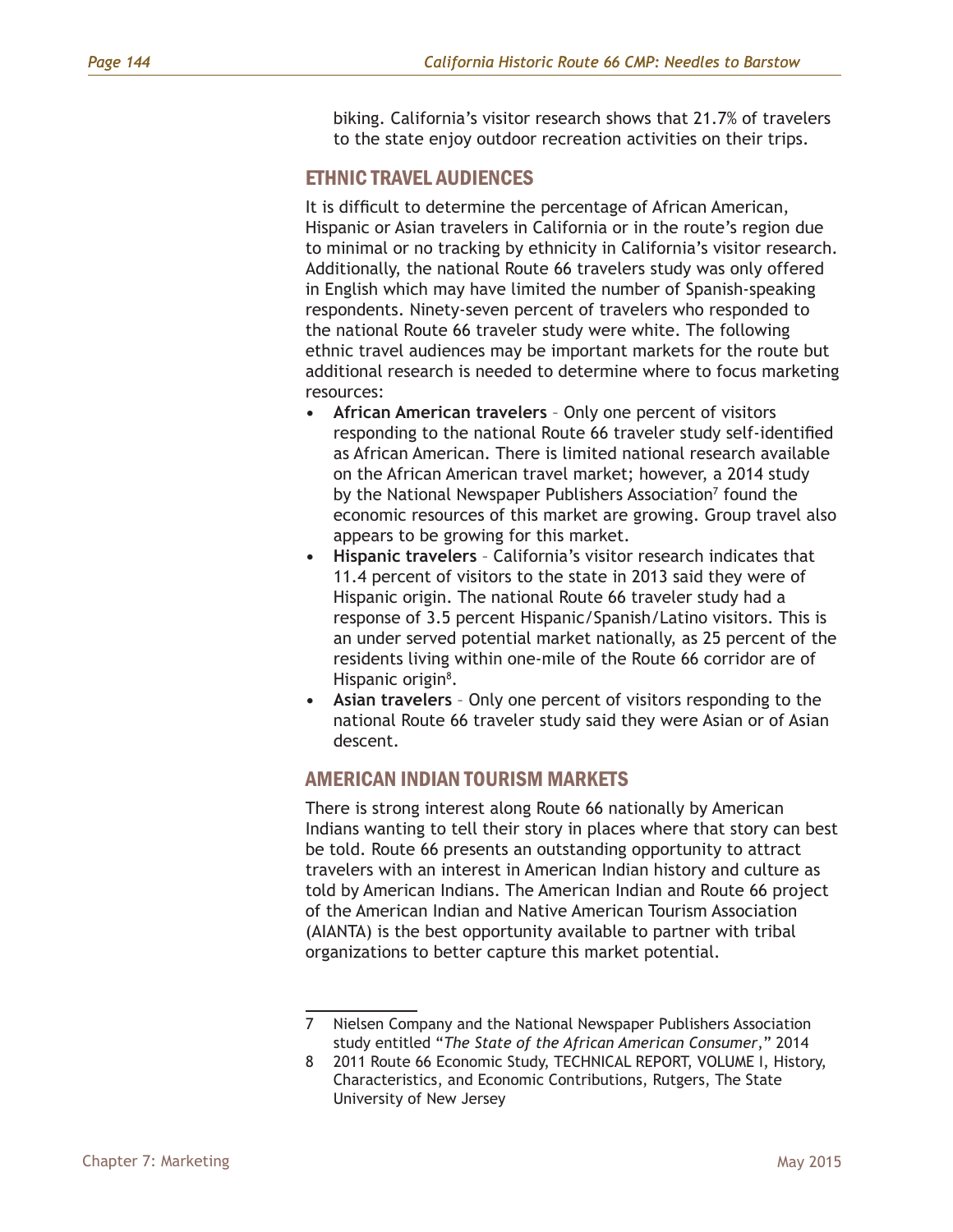## AGE SPECIFIC AUDIENCES

Two age-specific audiences that can be targeted for promotion of the route are Baby Boomers and youth:

- **• Baby Boomers** Baby Boomers are defined as having been born between 1946 and 1964. By 2029, when all Baby Boomers will be age 65 and older, they will comprise more than 20 percent of the U.S. population. California's 2013 visitor research showed that 36.7 percent of travelers were age 55+. Travel research for Route 66, cultural heritage travelers and other studies shows that this is a large segment of the travel industry and is likely to increase as Baby Boomers retire and have time to travel. (By 2011, 54 percent of Baby Boomers had already retired.) An AARP study showed that Baby Boomers place a high value on travel.<sup>9</sup>
- **• Youths** Comprehensive studies of the number of youth groups that travel or the resulting economic impact are not readily available; however, the Student Youth Travel Association (SYTA) states that this segment makes up 20 percent of the U.S. travel market. SYTA indicates that this is one of the fastest growing travel audiences and includes college students under age 25 as well as elementary, middle and high school-age youth traveling for band, choir, church, sports, science, civics and language activities and programs. The SYTA report<sup>10</sup> finds an average age of 10 for a student's first school field trip. In addition to school field trips, there are opportunities to attract youth groups including Girl Scouts, Boy Scouts, Boys' and Girls' Clubs and YMCA groups.

## NICHE MARKETS

This target market, which can include small groups and individual/ couples/family travelers, can also include an unlimited number of special interest categories. Some of these categories may overlap. For example, a space travel enthusiast may also be an amateur astronomer or a bicyclist may also be a photographer.

Studies on some individual niche audiences are available (information provided below), although information is anecdotal for others or based on observation (such as the many railroad enthusiast clubs which indicate interest by large numbers of people). Audiences identified as having potential for the route's promotion include:

**• Seniors** – Special interest tours for senior groups can be built around a theme such as golf, cycling, a historical era or other topic. The convenience of traveling with a group can be appealing as a tour operator handles the details of transportation, lodging, dining and activities. There are many organizations that offer tours for seniors including Road Scholar [\(http://www/roadscholar.org](http://www/roadscholar.org)), the Red Hat Society [\(http://](http://www.redhatsociety.com)



*Figure 191 Western America Railroad Museum, Barstow* 



*Figure 192 General view of a street leading to the depot of the Atchison, Topeka, and Santa Fe Railroad, Needles, CA; Library of Congress, Prints & Photographs Division, FSA/ OWI Collection, [reproduction number, LC-USW3-021415-E]*



*Figure 193 Amboy Crater, courtesy of Doran Sanchez, BLM*

<sup>9</sup> See <http://www.babyboomerstraveling.com>

<sup>10</sup> *2007 Student Youth Travel Report*, Michigan State University for SYTA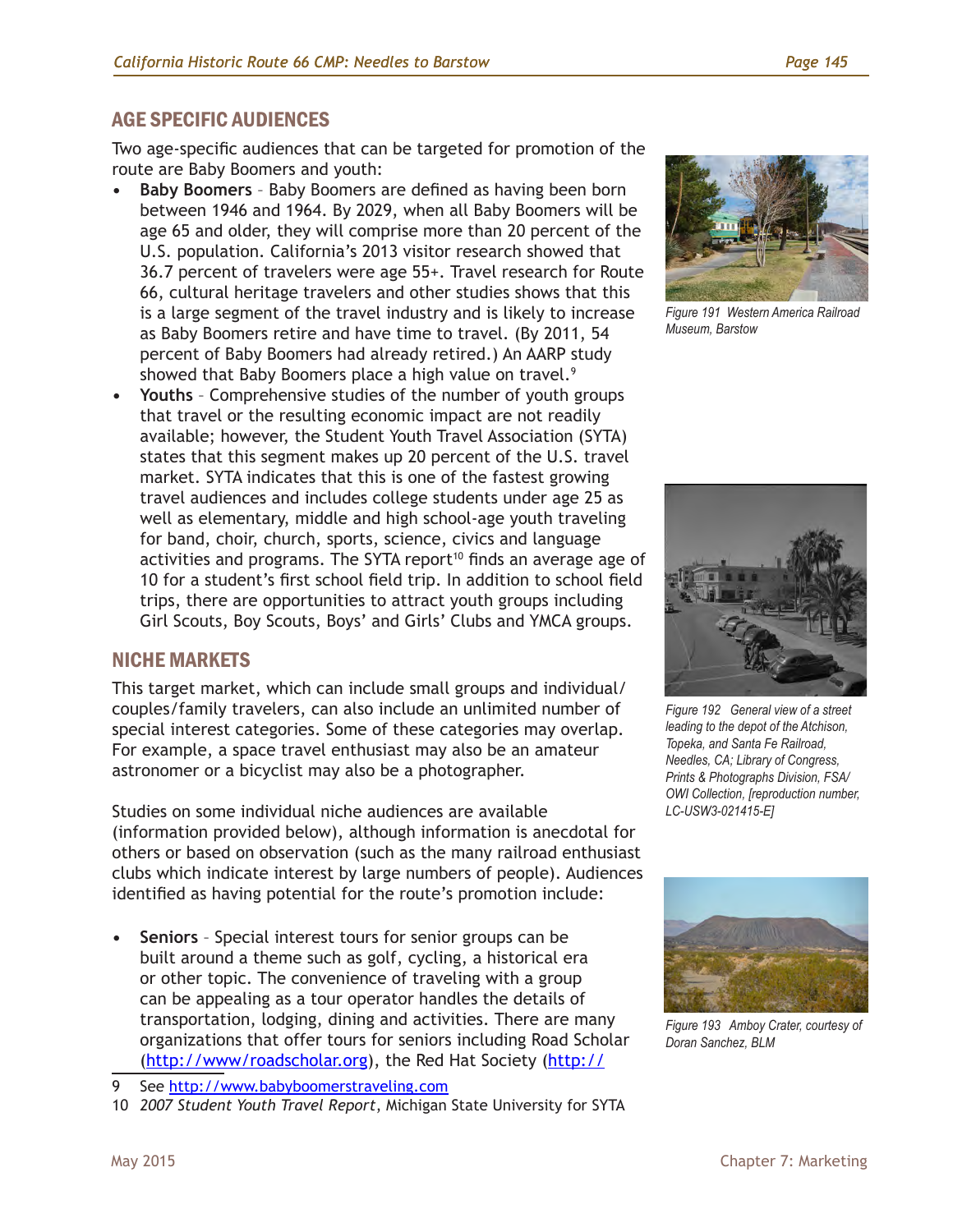

*Figure 194 Historic Route 66 travels through significant elements of General Patton's military training facilities and encampments*



*Figure 195 Pin reflects the strong interests in geocaching along Historic Route 66*

#### **What is Geocaching?**

*Geocaching is an outdoor treasure hunting game using GPS-enabled devices. Participants attempt to find the geocache (a hidden weather tight container) by navigating to a specific set of GPS-enabled map coordinates.*

[www.redhatsociety.com](http://www.redhatsociety.com)) and American Association of Retired Persons (AARP) at (<http://www.aarp.org>).

- **• Railway enthusiasts/Train buffs** Learning about the golden age of train travel, taking a train excursion, train spotting, collecting railroad memorabilia and visiting historic sites such as railroad depots or Harvey Houses attracts many people who enjoy traveling to find places to engage in their interest in trains. Photography is often a parallel interest. These enthusiasts can be reached through railroading clubs and magazines devoted to trains and railroad travel.
- **• Bicyclists**  According to a 2010 study by the Outdoor Industry Association<sup>11</sup>, 43.3 million Americans six years and older participate in bicycling, making it one of the top five outdoor recreation activities. (This includes bicycling, road biking, mountain biking and motorcross). The Adventure Cycling Association is developing Bicycle Route 66 as part of the National Bicycle Route System which is anticipated to bring between eight and 16 bicycle riders per day through the area $12$ . As mentioned in the section on "Bicycle Use" on page 135, the deteriorating road condition of Route 66 in certain areas along the route may prevent travel by bicyclists.
- **• Rockhounds** Amateur geology, known as rockhounding, is the hobby of collecting rocks and mineral specimens. Many clubs offer instruction on collecting and identifying rocks. Gem and mineral shows are also popular. The California Federation of Mineralogical Societies includes California, Hawaii, Nevada and Arizona [\(http://www.cfmsinc.org\)](http://www.cfmsinc.org). It includes 110 clubs, mostly in California. The society offers a regular schedule of field trips.
- **• Photographers** A 2008 study by the National Survey on Recreation and the Environment (NSRE),<sup>13</sup> the most comprehensive survey of recreation in the nation, found that photographing flowers and trees was at the top of the list of nature-based activities from 2000-2007. The number of people engaged in this activity climbed 25.8 percent. The number of times over the last year people participated surged 77.8 percent during the period. Second on the list is viewing or photographing natural scenery. This activity saw a 14 percent increase in number of people, with a 60 percent increase in times participated. There are many camera clubs across the United States. In California, the Southern Council of Camera Clubs [\(http://www.s4c-photo.org\)](http://www.s4c-photo.org) and the Northern Council of Camera
- 11 See [http://outdoorindustry.org/images/researchfiles/TOF\\_](http://outdoorindustry.org/images/researchfiles/TOF_ResearchParticipation2010.pdf?121) [ResearchParticipation2010.pdf?121](http://outdoorindustry.org/images/researchfiles/TOF_ResearchParticipation2010.pdf?121)
- 12 See [http://www.adventurecycling.org/routes-and-maps/](http://outdoorindustry.org/images/researchfiles/TOF_ResearchParticipation2010.pdf?121) [us-bicycle-route-system/national-corridor-plan](http://outdoorindustry.org/images/researchfiles/TOF_ResearchParticipation2010.pdf?121)
- 13 National Survey on Recreation and the Environment (NSRE). The Interagency National Survey Consortium, Coordinated by the USDA Forest Service, Recreation, Wilderness, and Demographics Trends Research Group, Athens, GA and the Human Dimensions Research Laboratory, University of Tennessee, Knoxville, TN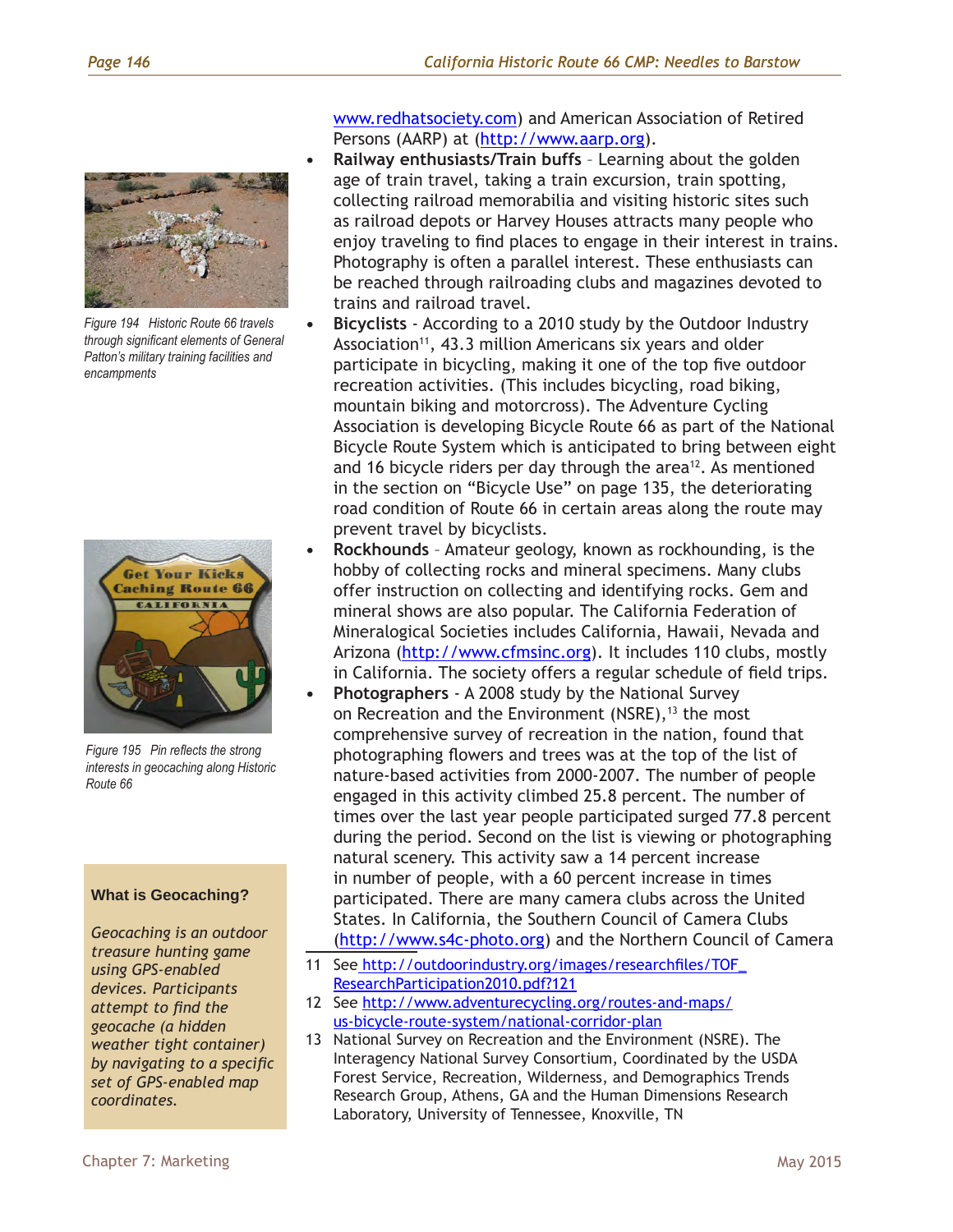Clubs ([http://www.n4c.org\)](http://www.n4c-photo.org) are good resources for finding clubs throughout the state.

- **• Motorcyclists** Motorcycle riding continues to grow in popularity with 9.4 million registered motorcycles in 2012, according to the Motorcycle Industry Council. The demographic of motorcyclists is changing, with women making up 10 percent of owners and Baby Boomers increasingly taking up cycling. One place to promote motorcycling is Motorcycle Roads U.S. ([http://www.](http://www.motorcycleroads.us) [motorcycleroads.us](http://www.motorcycleroads.us)). The website has a section on roads in the Desert Southeast region including State Roads 62, 74 and 79, County Road 3, and several other roads including the National Trails Highway from Ludlow to Essex. As mentioned in Chapter 6, page 121, the deteriorating road condition of Route 66 in certain areas along the route may prevent travel by motorcycle.
- **• Geocache Enthusiasts** Route 66 is already being used as a thematic geocaching itinerary in all eight states. A search of "Route 66" at<http://www.geocaching.com>lists more than 800 geocache locations in California. The economic contribution of this group of travelers was evident in Nevada when the Nevada Department of Transportation removed 1000 geocache sites along the Extraterrestrial Highway and tourism dropped significantly. (Cited in a March 31, 2011 post on Route 66 News, [http://www.](http://www.geocaching.com) [Route66news.com\)](http://www.geocaching.com).
- **• Amateur astronomers and space enthusiasts** Looking at the sky through a telescope to monitor and learn more about space and its planets, stars, comets, asteroids and what else may be in outer space is an intriguing hobby for many. One way to reach astronomy enthusiasts is through the Night Sky Network [\(http://](http://nightsky.jpl.nasa.gov) [nightsky.jpl.nasa.gov](http://nightsky.jpl.nasa.gov)), a partnership of amateur astronomy clubs, the Astronomical Society of the Pacific and other organizations. The network is supported by the NASA/JPL Exoplanet Exploration public engagement program, publicly known as PlanetQuest [\(http://www.nightsky.jpl.nasa.gov](http://www.nightsky.jpl.nasa.gov)). The website lists clubs and their activities and programs. Space enthusiasts will also be drawn to Goldstone Deep Space Communication Complex, an hour's drive northwest of Barstow. Goldstone is one of three NASA Deep Space stations around the world. The facility offers tours to educate visitors and school groups about tracking and communicating with space missions. ([http://www.gdscc.nasa.](http://www.gdscc.nasa.gov) [gov\)](http://www.gdscc.nasa.gov)
- **• Military history buffs** Military history can include learning about the causes of war, how a war was fought (technologies, leadership and logistics) and determining factors in the outcome. In addition to researching and studying military history, military history buffs like to travel to see places were battles were fought or where training took place. Interpreting the history of General Patton's encampment in the desert during World War II is the type of destination that would appeal to this audience.

#### **Route 66 and the Desert Training Center**

*In February 1942, General George S. Patton established the Desert Training Center (DTC) to train American soldiers in tank warfare under harsh desert conditions for combat against German troops in North Africa. Patton selected approximately 18,000 square miles in southern California and western Arizona for the DTC, making it the largest military instillation and maneuver/training area in the world. Patton established twelve divisional camps within the DTC. Two of the Camps were located in close proximity to Route 66 between Needles and Essex.*

*Between 1942 and 1944, more than a million soldiers and 60 armored, infantry and artillery divisions, and fighter pilots and heavy bomber squadrons trained at the DTC. They participated in what is considered the most realistic war games under the harshest conditions imaginable. In a very real sense, many battles of World War II were won on these desert lands.* 

*BLM and their partners will be commemorating the extraordinary military achievements of General George S. Patton Jr., the soldiers who trained at the Desert Training Center/ California-Arizona Maneuver Area, and the contributions of the public lands that 70 years ago helped Allied forces win World War II and secure world peace.*

*More information about General Patton and the Desert Training Center can be found at [http://www.blm.](http://www.blm.gov/ca/st/en/fo/needles/patton.html) [gov/ca/st/en/fo/needles/](http://www.blm.gov/ca/st/en/fo/needles/patton.html) [patton.html.](http://www.blm.gov/ca/st/en/fo/needles/patton.html)*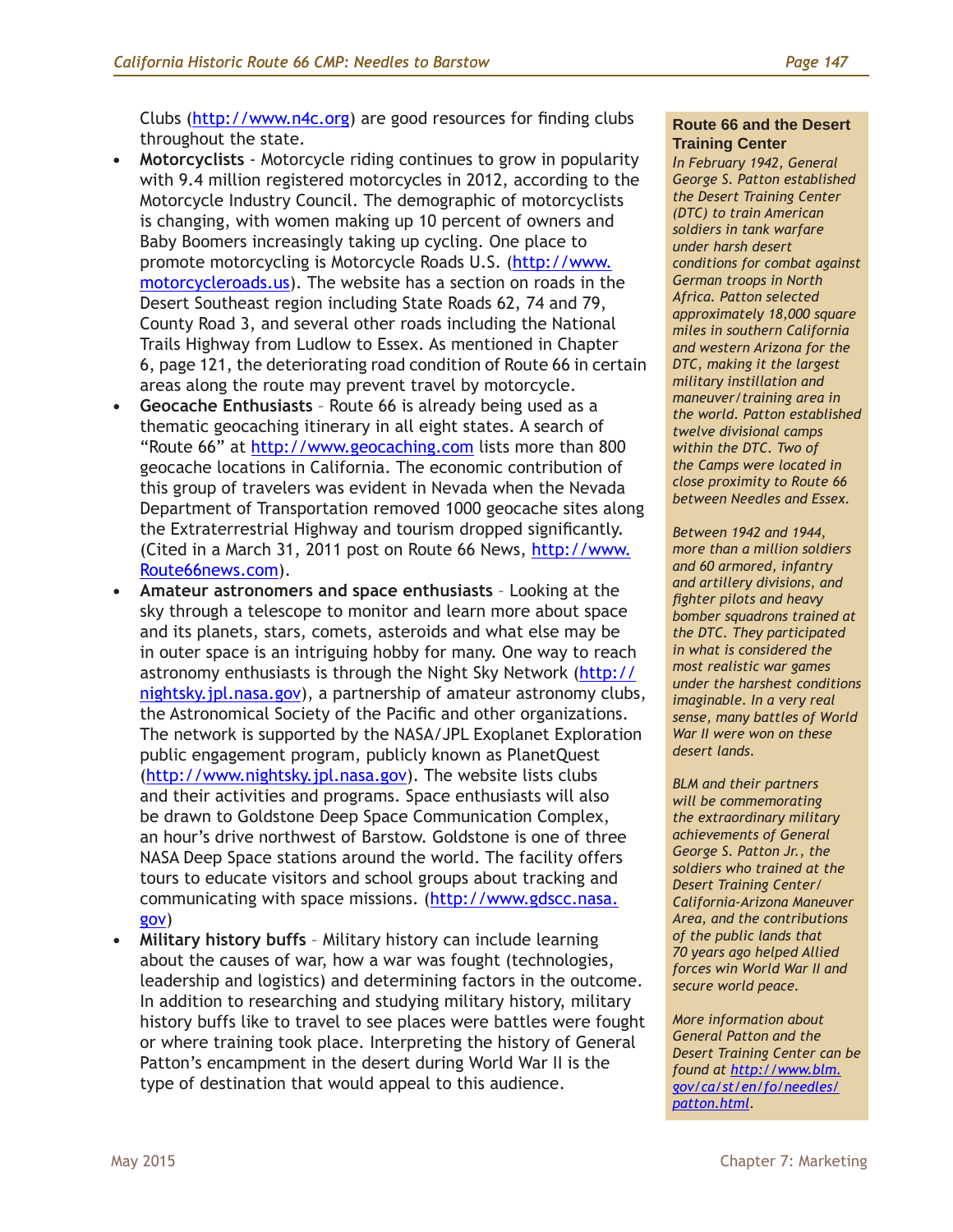- **• History buffs** this group includes elementary, middle school, high school, and college history teachers with an interest in using Route 66 as a teaching laboratory with potential for staging historical events and re-enactments related to California Route 66 sites and history.
- **• Preservation groups** Although their traditional focus is on historic structures, an opportunity exists to expand the interest of preservation groups to include the historical significance and heritage of linear routes of travel. Building on the success of the "*Route 66: The Road and the Romance*" exhibit at the Autrey Museum, many preservation groups in the Los Angeles and San Bernardino area, may now be primed to look more closely at Route 66. Some groups in California already have a strong interest in mid-century modern and its subset of "Googie" architecture (particularly the California Preservation Foundation and the LA Conservancy's "Mod-Com"). This transportation scale commercial architecture can still be found among the extant structures along the route (See Appendix III).
- **• Fans of the "Peanuts" cartoon** The legacy and ongoing popularity of Charles Schulz's beloved "Peanuts" cartoons are connected to southern California. The canine character of Spike, the brother of Snoopy, lives in the desert near Needles. Spike appeared many times over the years, making him a popular and recognizable character in the cartoon. Schulz's inspiration came from living in Needles for a brief time as a child. Spike is named after his childhood dog. A statue honoring Spike is planned for Needles and will be an attraction for fans of the cartoon.

## MARKETING ORGANIZATIONS AND VENUES

Route 66 is included in marketing outreach at the national, state, regional and local level along with many other websites and social media venues. A review of information available to plan and enjoy a trip on the route from Needles to Barstow shows the need for a concentrated effort to gather and make information available in a consistent and more accessible manner. Visitors must gather information from many sources. This is further hampered by the inability to discern whether information is up-to-date or accurate.

A summary of marketing organizations and information on how they are currently promoting Historic Route 66 follows. This section primarily looks at web-based information available about the route as this is a common point of entry for travelers looking for information to plan a trip. The U.S. Travel Association's 2010 study, *Travelers' Use of the Internet*, shows more than 93 million U.S. travelers using the Internet for travel planning. Of these, 76 percent are planning leisure trips online, including making decisions about lodging, travel routes and places to visit.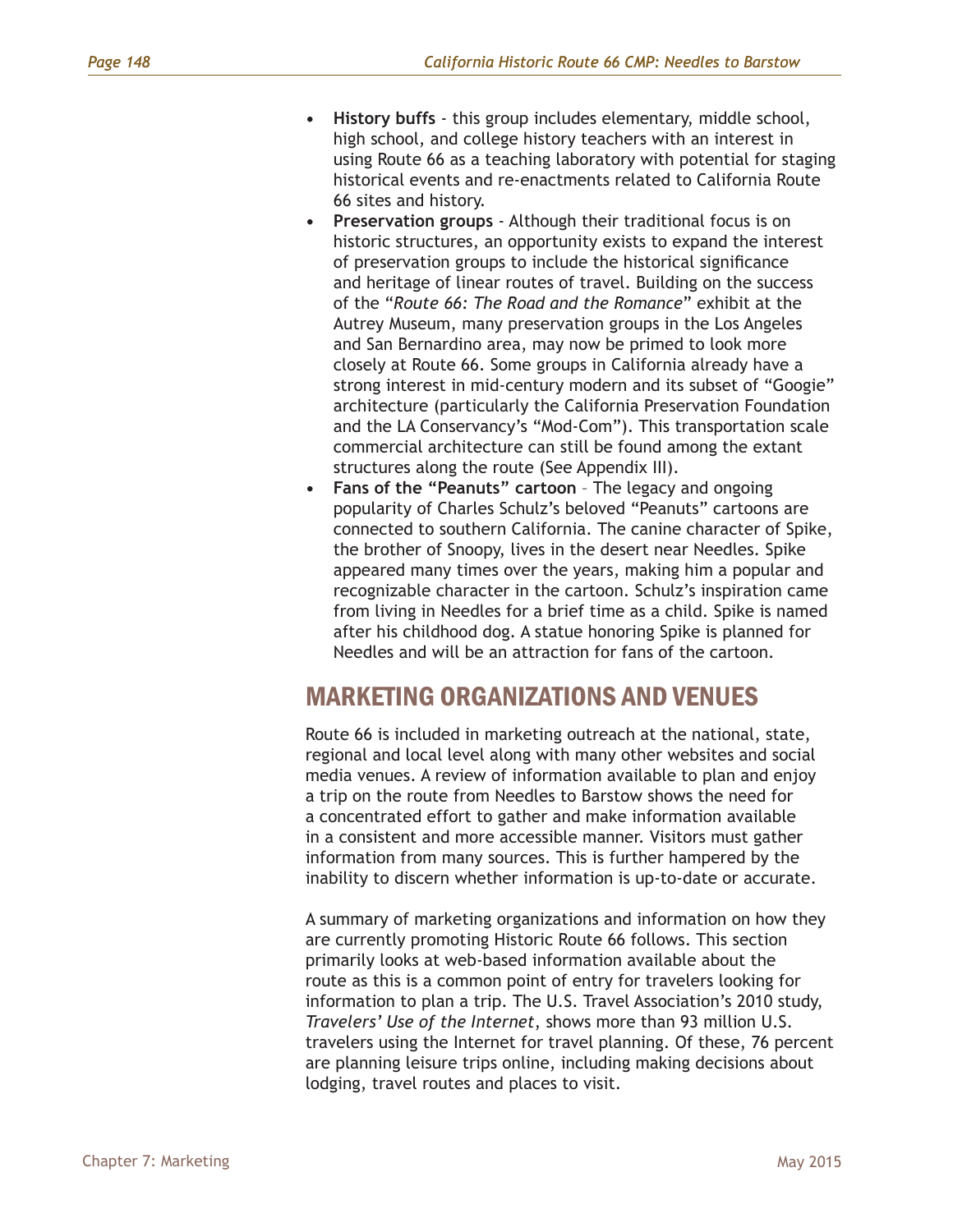## CALIFORNIA TRAVEL AND TOURISM COMMISSION: VISIT **CALIFORNIA**

The California Travel and Tourism Commission (CTTC) is a statewide, nonprofit tourism promotion organization with representation from the state's 12 tourism regions. Operating under the brand Visit California, CTTC develops marketing programs in partnership with the state's travel industry designed to promote California as a premier travel destination. The organization operates under the auspices of the Governor's Office of Business and Economic Development. Commission members represent industry sectors: accommodations; restaurants and retail; attractions and recreation; transportation and travel services; and the car rental industry.

A search of "Route 66" on Visitcalifornia.com yields 164 entries. These include listings for the California Welcome Center at Barstow, museums, events, parks, lodging, golf courses and resorts. California Route 66 is found under the Inland Empire section with a listing for the California Route 66 Museum at Victorville and link to the museum's website. The Desert section includes the route from Barstow to Needles but does not have information on California Route 66.

## INLAND EMPIRE TOURISM COUNCIL

Discover Inland Empire (Discover IE) is the marketing campaign of the Inland Empire Tourism Council (IETC). IETC, a 501 (C)(6),

is the official State of California tourism promotion and destination marketing organization for the Inland Empire. Membership dues vary depending on the level of partnership selected. Currently listed as members from the California Route 66 area are County of San Bernardino Economic Development Association and Needles Economic Development Corporation.

IETC recently unveiled a new tourist-focused website, [http://www.](http://www.discoverie.com) [discoverie.com.](http://www.discoverie.com) California Route 66 is included as part of the Desert region which lists the route as a "top reason to visit" on the site's map.

## SAN BERNARDINO COUNTY (CALIFORNIA'S OUTDOOR ADVENTURE PLAYGROUND)

The County of San Bernardino Economic Development Office has recently developed new tourism promotion plans to attract visitors to the county and has contracted with Catalyst Marketing as the county's tourism marketing agency. Previously, promotions were divided into two categories—domestic and international—with consultants contracted for each area. The county is a member of Discover Inland Empire and participates in their marketing activities.



*Figure 196 See [http://www.](http://www.visitcalifornia.com) [visitcalifornia.com](http://www.visitcalifornia.com)*



*Figure 197 See [http://www.discoverie.](http://www.discoverie.com) [com](http://www.discoverie.com)*

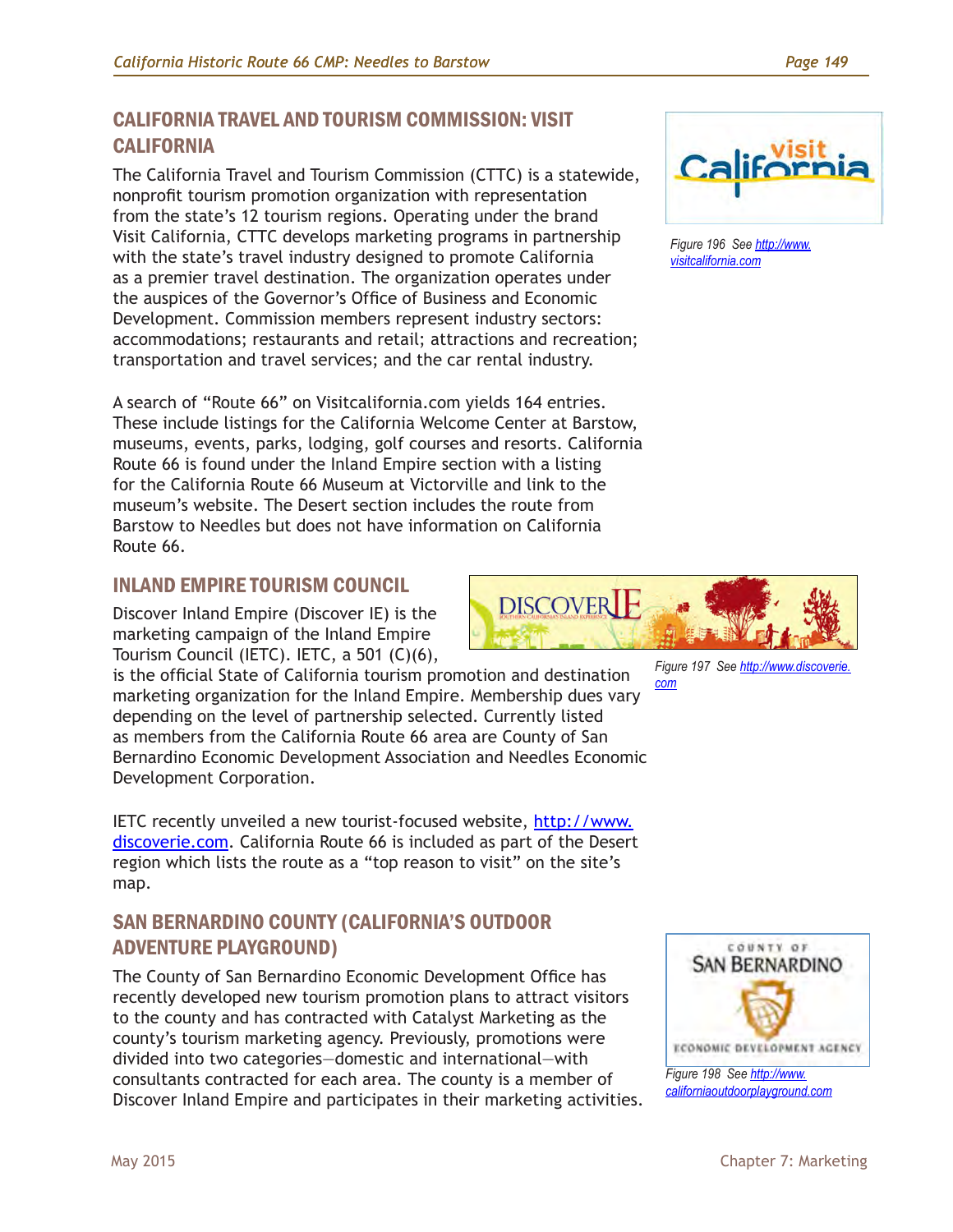The new plan includes branding the county as "California's Outdoor Adventure Playground." The route is considered the anchor for both domestic and international travelers through the county. A new website, [http://www.californiaoutdoorplayground.com,](http://www.californiaoutdoorplayground.com) includes the Route 66 logo on the home page map, but no information about the route is found on the website. (Note: the website was still in development in the fall of 2014.)

#### U.S. BUREAU OF LAND MANAGEMENT - DISCOVER THE DESERT

A central tenet of Bureau of Land Management's (BLM) mission is "to educate visitors and residents about BLM-managed public lands in southern California and the desert's rich history and archaeology, abundant wildlife, unique geology, fragile water resources and economic opportunities." Building on opportunities for tourism-based partnerships, BLM's California Desert District is the lead for a new program, "Connecting People to the Desert." *Discover the Desert* is a promotional campaign designed to highlight California's desert landscapes managed by the BLM and to showcase the resources on public lands and in the surrounding area. Promoting Route 66 is a key component of the campaign's strategies. A "Connecting People to the Desert" committee was formed as a subgroup of the California Desert Advisory Council to make recommendations to connect youth and adults with the desert, to identify topics and locations for interpretation and education and to identify opportunities for outreach. The group includes representatives from the arts, recreation, archaeology, history, biological sciences and other disciplines.

*Discover the Desert* began a six-month rollout campaign in August 2014. The campaign focuses on three themes:

- The desert inspires: art, movies and entertainment
- The desert is alive: nature, travel and adventure
- The desert shapes America: history, heritage and culture

Target audiences include: youth; residents in Los Angeles, Inland Empire, and San Diego; residents in gateway and desert communities; desert visitors; community leaders; and, national/ international publics and fan clubs.

Historic Route 66 is identified as one of the primary landscapes and storylines in the campaign. An extensive Internet-based campaign includes a new website, [http://www.blm.gov/ca/st/en/fo/cdd/](http://www.blm.gov/ca/st/en/fo/cdd/DiscovertheDesert) [DiscovertheDesert,](http://www.blm.gov/ca/st/en/fo/cdd/DiscovertheDesert) Facebook, Twitter, Flickr, YouTube, Tumblr and Instagram.

The website will become the clearinghouse for providing current information on the route. Links to other websites will be vetted to ensure that information being shared with visitors is current and correct.



*Figure 199 See [http://www.blm.gov/ca/](http://www.blm.gov/ca/st/en/fo/cdd/DiscovertheDesert) [st/en/fo/cdd/DiscovertheDesert](http://www.blm.gov/ca/st/en/fo/cdd/DiscovertheDesert)*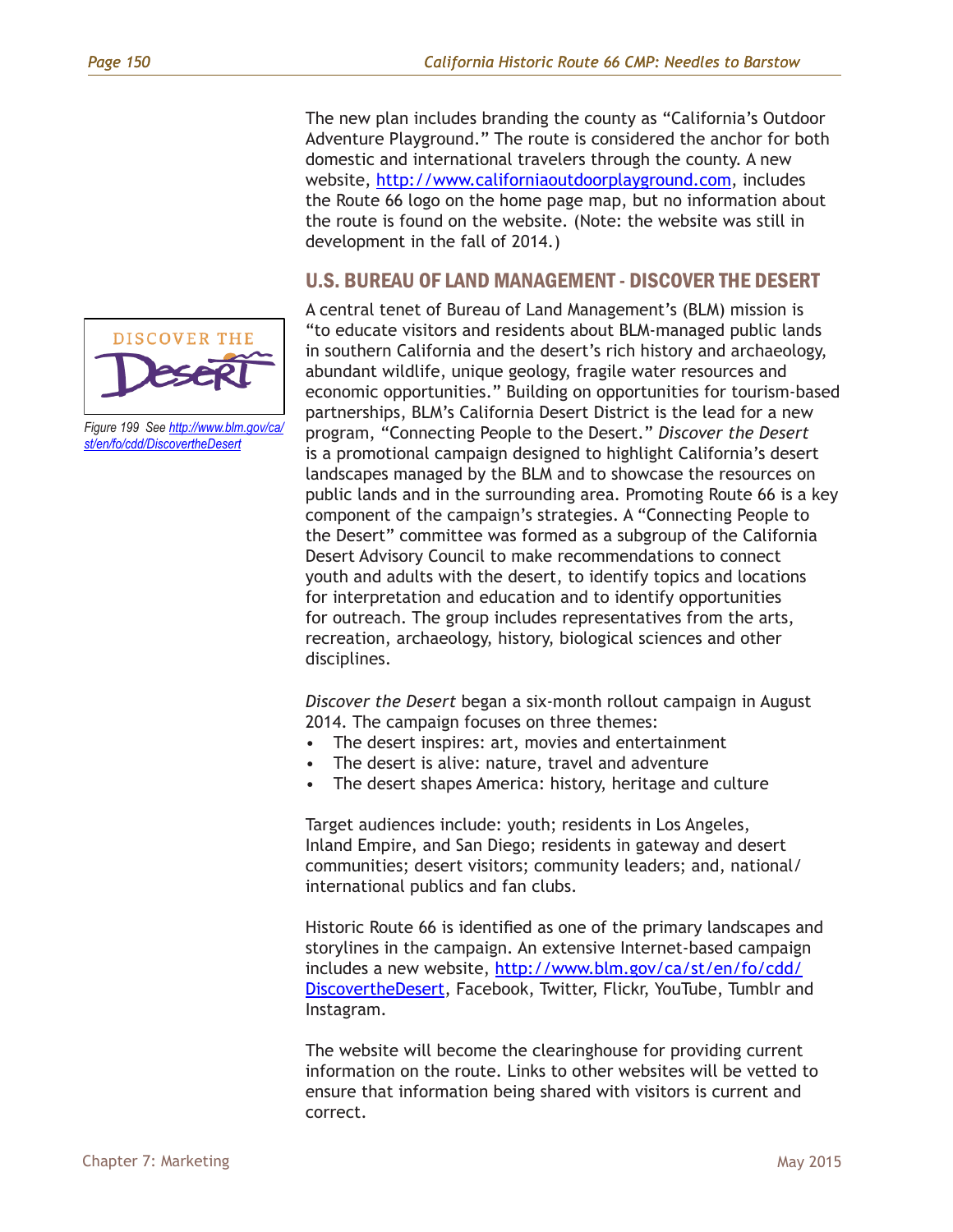A new BLM magazine, *My Public Lands*, was introduced in 2014, and a feature article on California Historic Route 66 is scheduled for the winter 2014/15 edition.

## CALIFORNIA HISTORIC ROUTE 66 ASSOCIATION

The Association is a nonprofit organization dedicated to preserving and promoting the route. The membership organization is an all-volunteer group. The Association is a major partner in the development of the Historic Route 66 Needles to Barstow Corridor Management Plan.

The Association's website, [http://www.route66ca.org,](http://www.route66ca.org) is currently focused on providing information on the corridor management planning process. There is a section that includes a brief description of communities along the route. The Association will be updating their website in 2015.

## AMERICAN INDIAN ALASKA NATIVE TOURISM ASSOCIATION (AIANTA)

AIANTA's mission is to advance Indian Country tourism. According to its website (<http://www.aianta.org>), AIANTA serves as the liaison between Indian Country and governmental and private entities for the development, growth, and sustenance of Indian Country tourism. AIANTA helps tribes build for their future while sustaining and strengthening their cultural legacies. AIANTA has initiated its "American Indians and Route 66 project" designed to "create publications and develop oral histories telling the stories of Indian Country from the Tribal perspective before Route 66, how it has changed for each of the Native Nations along the route and what there is to see and do today."

## CHAMBERS OF COMMERCE

There are three Chambers of Commerce organizations in the corridor representing a membership comprised of primarily businesses in Barstow, Needles and Newberry Springs.

#### *Barstow*

The Barstow Area Chamber of Commerce and Visitors Bureau is a membership organization that seeks to support local businesses, to attract new businesses and to promote the area to visitors. The Chamber has a tourism committee.

The chamber's website, [http://www.barstowchamber.com,](http://www.barstowchamber.com) includes information on attractions, lodging, shopping, restaurants and the Main Street murals. The Route 66 logo is at the top of the home page. The Mother Road 66 Museum is listed. There is no information about the route on the site.



*Figure 200 See [http://www.route66ca.](http://www.route66ca.org) [org](http://www.route66ca.org)*



*Figure 201 See [http://www.aianta.org/](http://www.aianta.org/Default.aspx) [Default.aspx](http://www.aianta.org/Default.aspx)*



*Figure 202 Harvey House in Barstow houses the Barstow Chamber of Commerce' Visitor Center*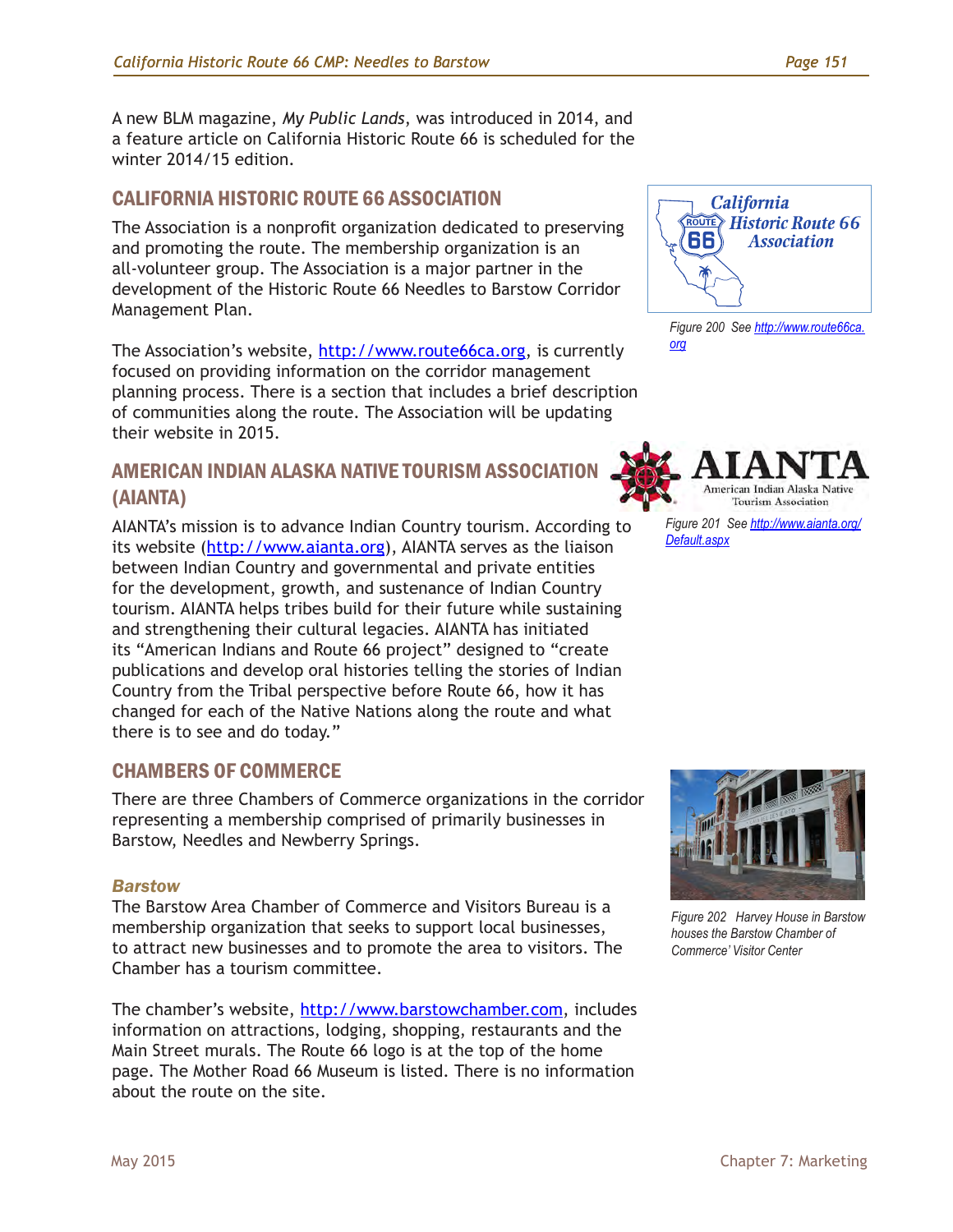#### *Needles*

The Needles Chamber of Commerce is a membership organization that promotes the business environment in Needles as well as promoting tourism.

The chamber's website, [http://www.needleschamber.com,](http://www.needleschamber.com) includes sections on visiting Needles and information on points of interest, recreation, shopping, history, lodging and dining. A video includes pictures and references to traveling Historic Route 66.

#### *Newberry Springs*

The Newberry Springs Chamber of Commerce is staffed by volunteers from the business community and works to promote growth including tourism. The chamber hosts the annual Pistachio Festival.

The chamber's website, [http://www.newberryspringscoc.com,](http://www.newberryspringscoc.com) has the Route 66 logo on the home page. There is no information about Route 66 on the site.

#### OTHER INFORMATION SOURCES:



There are many other information sources for Route 66 such as websites, TripAdvisor, Yelp, Google Field Trips and Facebook which have varying degrees of current, accurate information. A sampling of Internet sources includes:

- [http://www.theroadwanderer.net](http://www.roadwanderer.net) Last updated in 2012. Includes historical information for each state's section of Route 66. A map includes links to additional information about communities illustrated with pictures and vintage postcards.
- <http://www.legendsofamerica.com> Has a section on Route 66 with mile-by-mile directions for each part of the route and historical information about places to visit. The home page indicates that the site has been in operation since 2003, but there is no date posted of when this information was last updated. The company is based in Missouri and contact information is provided.
- [http://www.historic66.com](http://www.historicroute66.com)  Includes turn-by-turn directions for each state, links to purchase books, maps and DVDs and a forum for discussion about travel on Route 66. Minimal information is provided about sites to visit along the route. This is one of the earliest websites promoting Route 66 and is created and maintained by Swa Frantzen of Belgium.
- [http://www.roadtripusa.com](http://www.roadtripusa.org)  Route 66 is one of 11 featured driving tours on this website created and maintained by the author of several books about road trips including *Road Trip USA, Route 66.* Updates are posted on the accompanying Facebook page.
- <http://www.national66.org> Website of the National Historic Route 66 Federation. Includes links to purchase guidebooks and

*Figure 203 See [http://www.](http://www.theroadwanderer.net) [theroadwanderer.net](http://www.theroadwanderer.net)*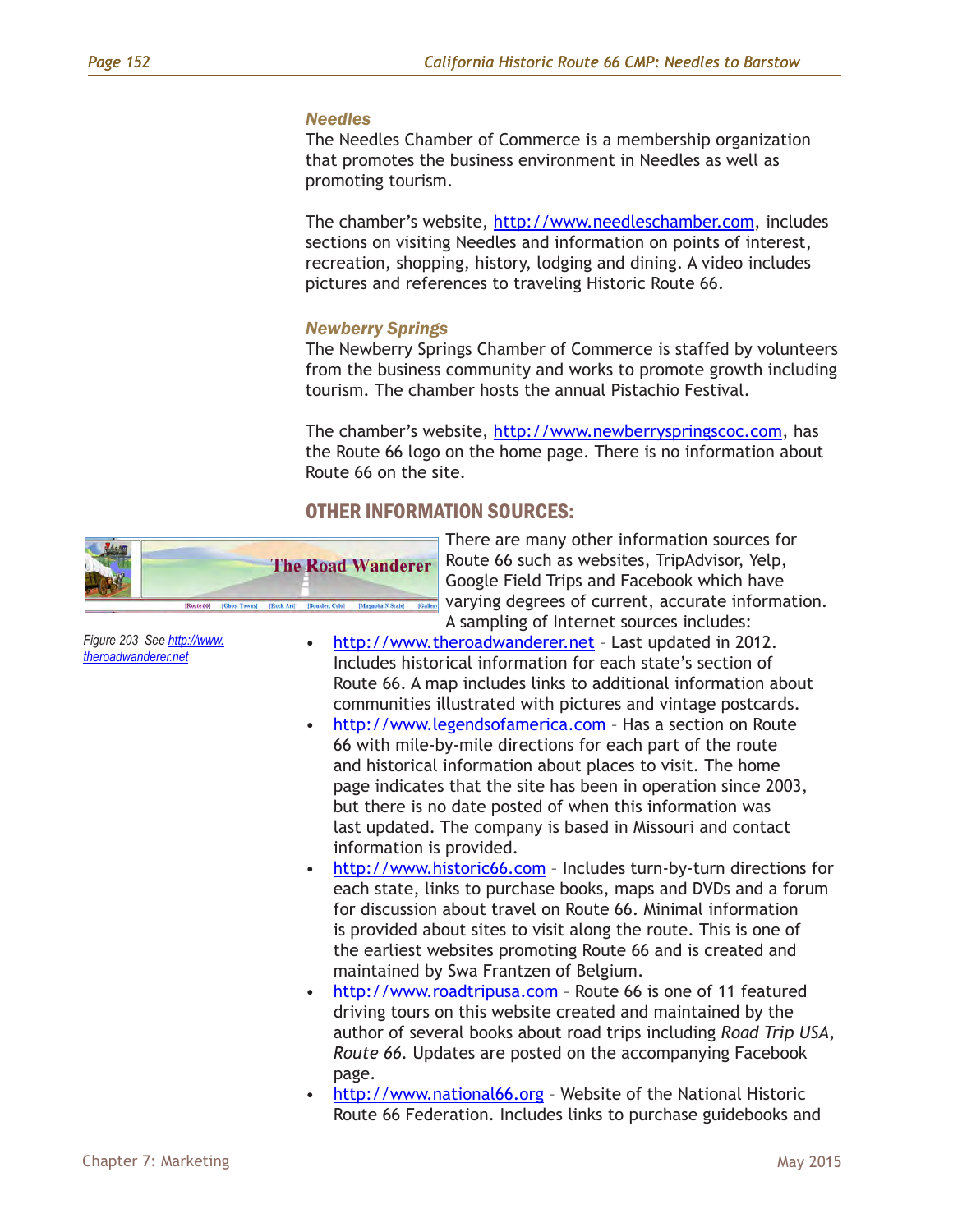to other websites including an up-to-date calendar by Route 66 News.

• <http://www.nps.gov/nr/travel/route66> – The National Park Service includes Route 66 in its "Discover Our Shared Heritage" travel itinerary program. This resource includes a list of sites, essays highlighting the road's history, maps and links to tourism websites. Sites from the Needles to Barstow section of the road are El Garces in Needles and Barstow's Harvey House.

# MARKETING STRATEGIES

Successfully attracting more visitors to California Historic Route 66 will require strategies that combine market research and target audience identification with stronger partnerships among stakeholders and promotional organizations to creatively communicate corridor assets. Previous sections of this CMP addressed visitor experiences, market research, target audiences and partnerships. We now turn to strategies that will attract more visitors to the route.

## 1. POSITIONING THE ROUTE FOR TOURISM

As previously noted, Historic Route 66 is currently in the promotional background for tourism in California. Little or no trip planning information has been available to travel media, travel professionals or potential travelers. This needs to change. Communications focusing attention on roadside features and surrounding attractions will help California Historic Route 66 become a destination centerpiece and positioned to be "top of mind" for travelers. This will require stronger connection and communication among stakeholders on the corridor management team that must include representation of attractions and activities along the route. A primary goal should be assuring that marketing messages consistently reflect, and actually enhance visitor experiences.

An equally important goal is creating a consistent message about attractions and benefits of Historic Route 66 travel to all target audiences and across all promotional platforms. Messages must effectively communicate the adventures, panoramas, historical wonders, vibrant communities, and multicultural attractions that can only be experienced on Historic Route 66 in California.

Such messages could highlight roadside attractions and worthwhile visitor experience suggestions as:

- Experience the ephemeral beauty of the Mojave Desert
- See the location of General Patton's World War II encampment
- Visit Needles, hometown of Peanuts' character "Spike"
- Visit two restored original Harvey Houses
- Drive through a "Grapes of Wrath" landscape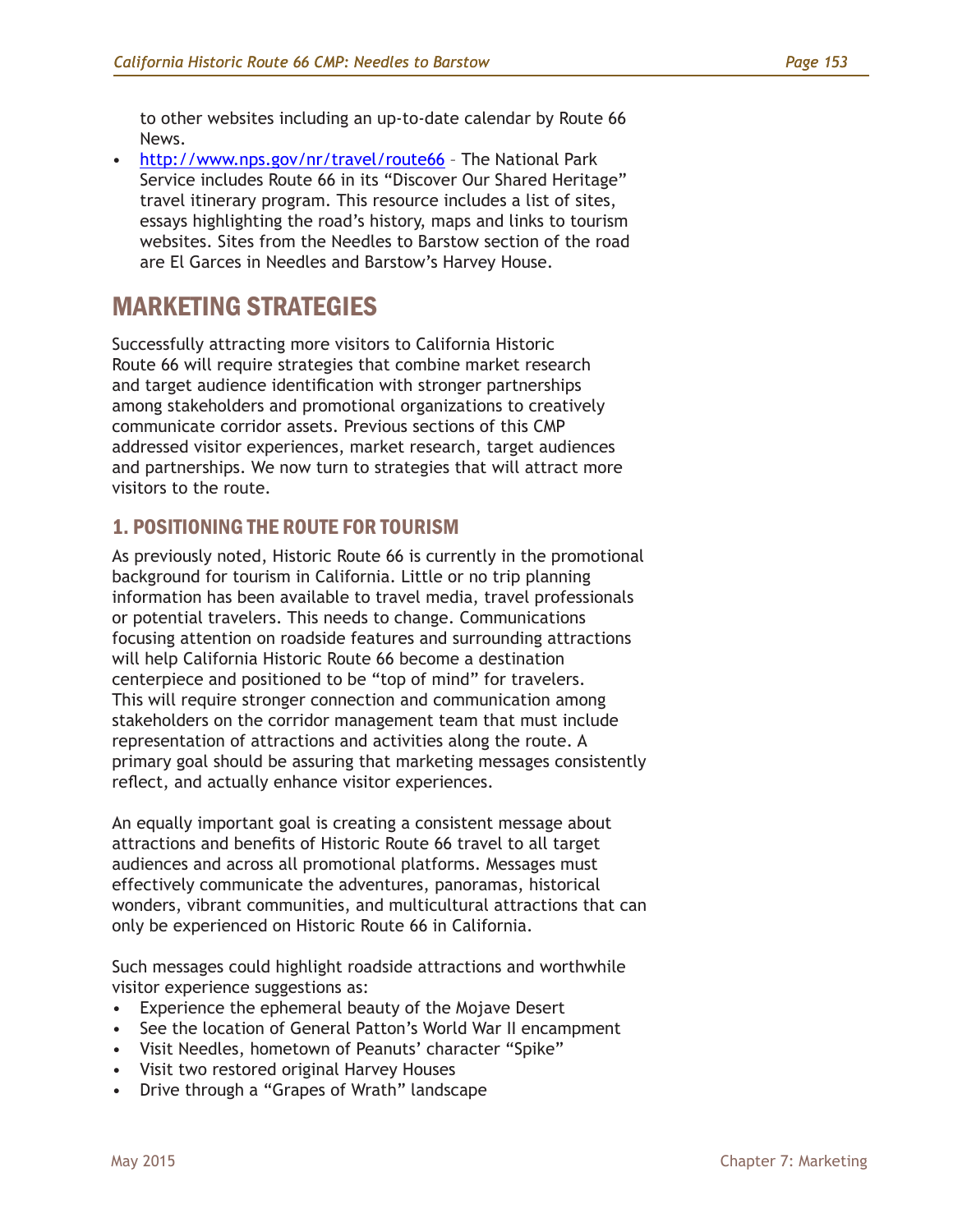- Discover the exploration of space at Goldstone Deep Space Communications Complex
- Gaze at the stars in a clear night sky
- Learn how early travelers got their "kicks" at the Route 66 "Mother Road" Museum

#### 2. STRATEGIES TO FACILITATE TRIP PLANNING AND TRAVEL

Telling visitors about the unique experiences that await them on California Historic Route 66 and making it easy to find information before their trip—and to continue finding information while traveling—is essential to attracting visitors and offering a good visitor experience. Implementation of the following strategies will create a presence for the route as a must-see, must-experience destination.

#### *2.1 Prepare marketing materials in multi-lingual formats*

California's international markets include Mexico, Canada, China, U.K., Australia, Japan, Germany, South Korea, France, Scandinavia, India and Brazil and Eastern Europe (a large group from the Czech Republic comes every year to film videos distributed in Eastern Europe). Additionally, 38 percent of the state's residents are Hispanic/Latino. Preparing marketing materials in multi-lingual formats will appeal to many of these audiences and make their travel planning easier. Marketing materials should first be translated into Spanish. As resources allow, materials can also be translated into Chinese, Japanese, German and French.

#### *2.2 Provide current, consistent and correct information to all media platforms*

Partners and travel resources discussed in the previous section have websites, a social media presence and printed materials. The promotional channels offered by these partners are an excellent, cost effective way to promote the route and area attractions. Each identified travel organization or resource should be reviewed to evaluate the current information (the previous section provides evaluation for websites). Once this assessment is completed, each travel organization or resource should be contacted to request updates, revision of incorrect information and to provide new information on experiencing the route.

This needs to be implemented across all promotional platforms to ensure any resource accessed by a potential visitor has current, consistent and correct information. Visitor research studies confirm that travelers use a wide variety of resources, technologies and services to plan their trips. A July 2014 study<sup>14</sup> found that information is gathered in many ways:

- From information provided by "User-Generated Content" such as
- 14 *State of the American Traveler Survey*, July 2014, Destination Analysts, Inc.)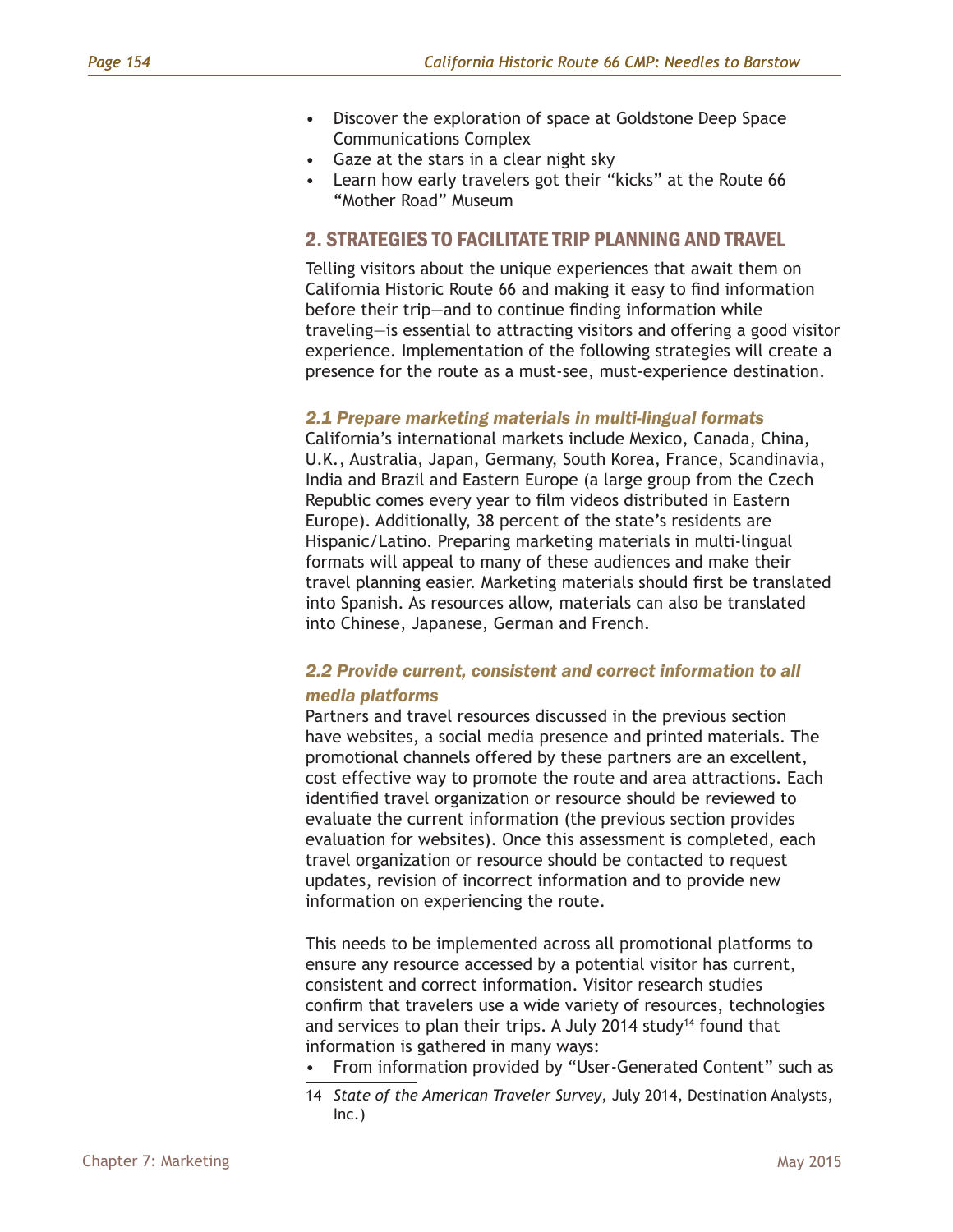users posting reviews on travel websites

- Directly from social media sites (peer-to-peer information), such as "check out this hotel"
- From published digital media such as websites or via email newsletters, etc.
- From published printed material such as from a travel article in a newspaper or from a brochure picked up at a visitor center

The following table captures how much information is gathered from each source. Many travelers use multiple sources. The grouping by type (the brown bars) indicates another look at the data generated by the survey. Survey respondents were asked to "check all that apply," so the total amounts will not add up to 100 percent.



*Figure 204 Route 66 Motel, Barstow*

| Table 4 Traveler data sources                    |                                                       |  |  |  |  |
|--------------------------------------------------|-------------------------------------------------------|--|--|--|--|
| User-generated content - 43% total               |                                                       |  |  |  |  |
| <b>Hotel reviews</b>                             | 27.6%                                                 |  |  |  |  |
| Destination travel reviews                       | 20.9%                                                 |  |  |  |  |
| Restaurant/activity reviews                      | 19.7%                                                 |  |  |  |  |
| Travel itinerary or blog                         | 7.5%                                                  |  |  |  |  |
|                                                  | Use of social media for travel planning - 40.1% total |  |  |  |  |
| Facebook                                         | 23.7%                                                 |  |  |  |  |
| Twitter                                          | 8.5%                                                  |  |  |  |  |
| Instagram                                        | 6.6%                                                  |  |  |  |  |
| Google                                           | 9.2%                                                  |  |  |  |  |
| Friend/fan of destination social media           | 7.5%                                                  |  |  |  |  |
| Social photo sharing websites                    | 5%                                                    |  |  |  |  |
| Use of various technology-based resources        |                                                       |  |  |  |  |
| Mapping website                                  | 59.1%                                                 |  |  |  |  |
| Destination marketing organization (DMO) website | 31%                                                   |  |  |  |  |
| Travel-related email newsletter                  | 8.9%                                                  |  |  |  |  |
| Online videos                                    | 8.9%                                                  |  |  |  |  |
| Audio file/podcasts                              | 2.5%                                                  |  |  |  |  |
| Print resources - 49.1% total                    |                                                       |  |  |  |  |
| DMO print publication                            | 20.5%                                                 |  |  |  |  |
| Travel or lifestyle magazine                     | 18.7%                                                 |  |  |  |  |
| Newspaper travel section                         | 16.3%                                                 |  |  |  |  |
| Commercial guidebook                             | 13.4%                                                 |  |  |  |  |
| Direct mail piece                                | 9.7%                                                  |  |  |  |  |
| <b>Other resources</b>                           |                                                       |  |  |  |  |
| Opinions of friends, colleagues or relatives     | 33.6%                                                 |  |  |  |  |
| Travel-related TV programs                       | 12.3%                                                 |  |  |  |  |
| Travel agent                                     | 9.7%                                                  |  |  |  |  |
| Travel-related radio program                     | 5.5%                                                  |  |  |  |  |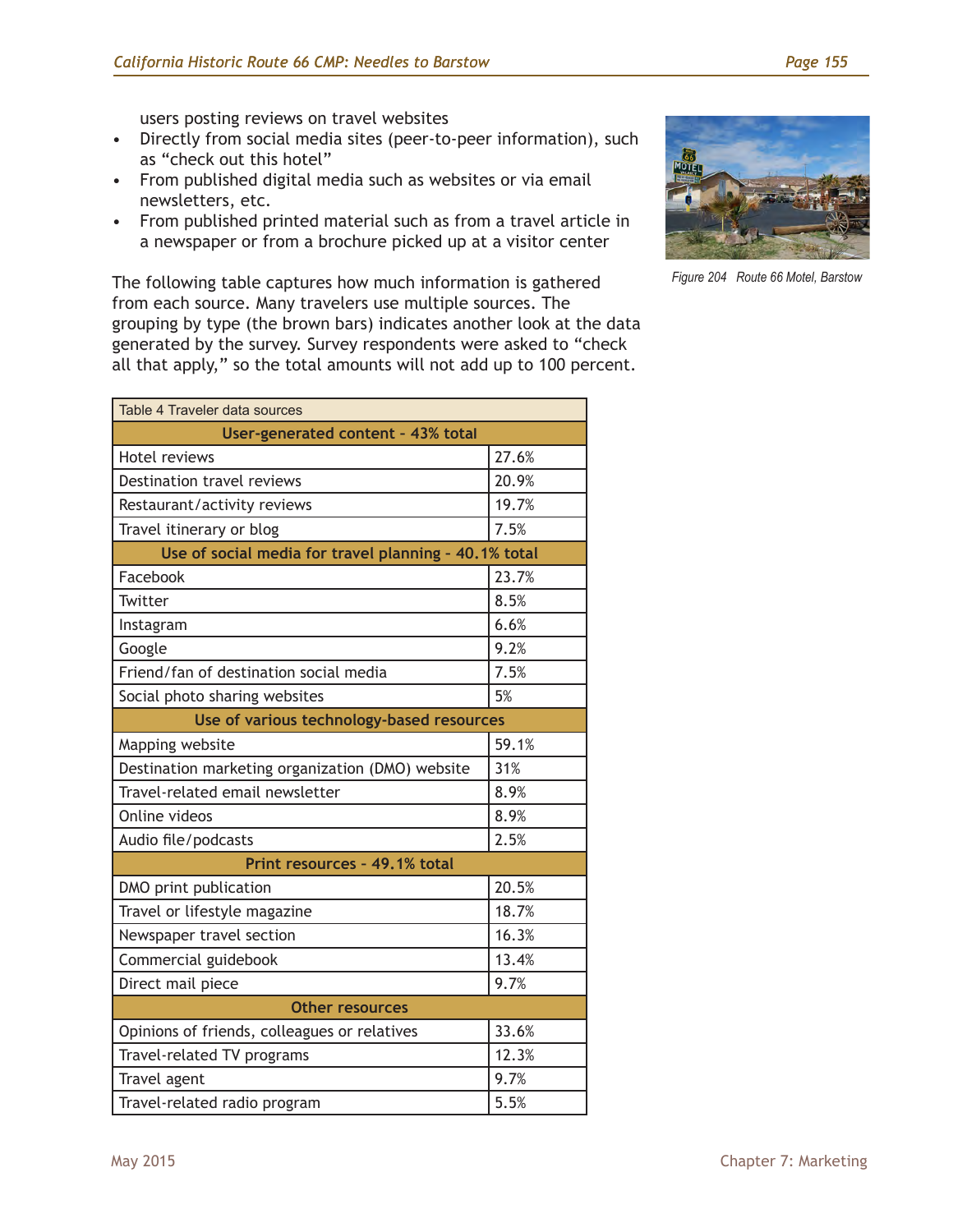#### *2.3 Develop an annual schedule for checking, updating and submitting information across promotional platforms*

A contact list of partners, travel websites and social media outlets should be compiled. Once the foundational information on California Historic Route 66 is created, a schedule should be developed for checking, updating and submitting information to all resources that are available free of charge. For example, the publication dates for the state visitor guide should be noted with the deadline for submitting information. The process for submitting information to all platforms should also be noted.

#### *2.4 Develop a schedule of events for social media outlets*

Events such as festivals, tours or programs, offer an excellent way to communicate up-to-date information that will remind potential visitors of the route and the region. A schedule of major annual events should be created and distributed for posting on the social media outlets of all partners and travel websites.

|  | Table 5 EXAMPLE: Annual schedule for promotional platforms                                                   |                                                                          |  |  |  |  |
|--|--------------------------------------------------------------------------------------------------------------|--------------------------------------------------------------------------|--|--|--|--|
|  | <b>Visit California</b>                                                                                      |                                                                          |  |  |  |  |
|  | <b>Platform</b>                                                                                              | <b>Deadline</b>                                                          |  |  |  |  |
|  | California Official State<br>Visitor's Guide and Travel<br>Planner - printed and online                      | August 30 (typical - check for current<br>year deadline)                 |  |  |  |  |
|  | What's New in California -<br>quarterly travel newsletter                                                    | Contact for deadlines                                                    |  |  |  |  |
|  | Visitcalifornia.com - official<br>state tourism website                                                      | Information can be submitted at any<br>time - use online submission form |  |  |  |  |
|  | <b>BLM Discover the Desert</b><br>website: http://www.blm.<br>gov/ca/st/en/fo/cdd/<br>DiscovertheDesert.html | Information can be submitted at any<br>time to srazo@blm.gov             |  |  |  |  |

#### *2.5 Prepare a set of press materials for travel media*

Travel media are an integral part of the tourism industry. The Society of American Travel Writers includes in its membership writers, photographers, editors, film lecturers, broadcast/video/ film producers, bloggers, website contributors and owners, creators of mobile apps and public relations representatives. These media professionals can be an excellent conduit for reaching potential visitors through an unlimited variety of venues including newspapers, magazines, travel guides, websites, blogs, radio shows, television programs and mobile apps.

Successfully working with the travel media requires providing information *and* ideas to spark an interest in visiting the area and travelling Route 66 in California. Preparing a "California Historic Route 66 Media Packet" would facilitate responses to inquiries as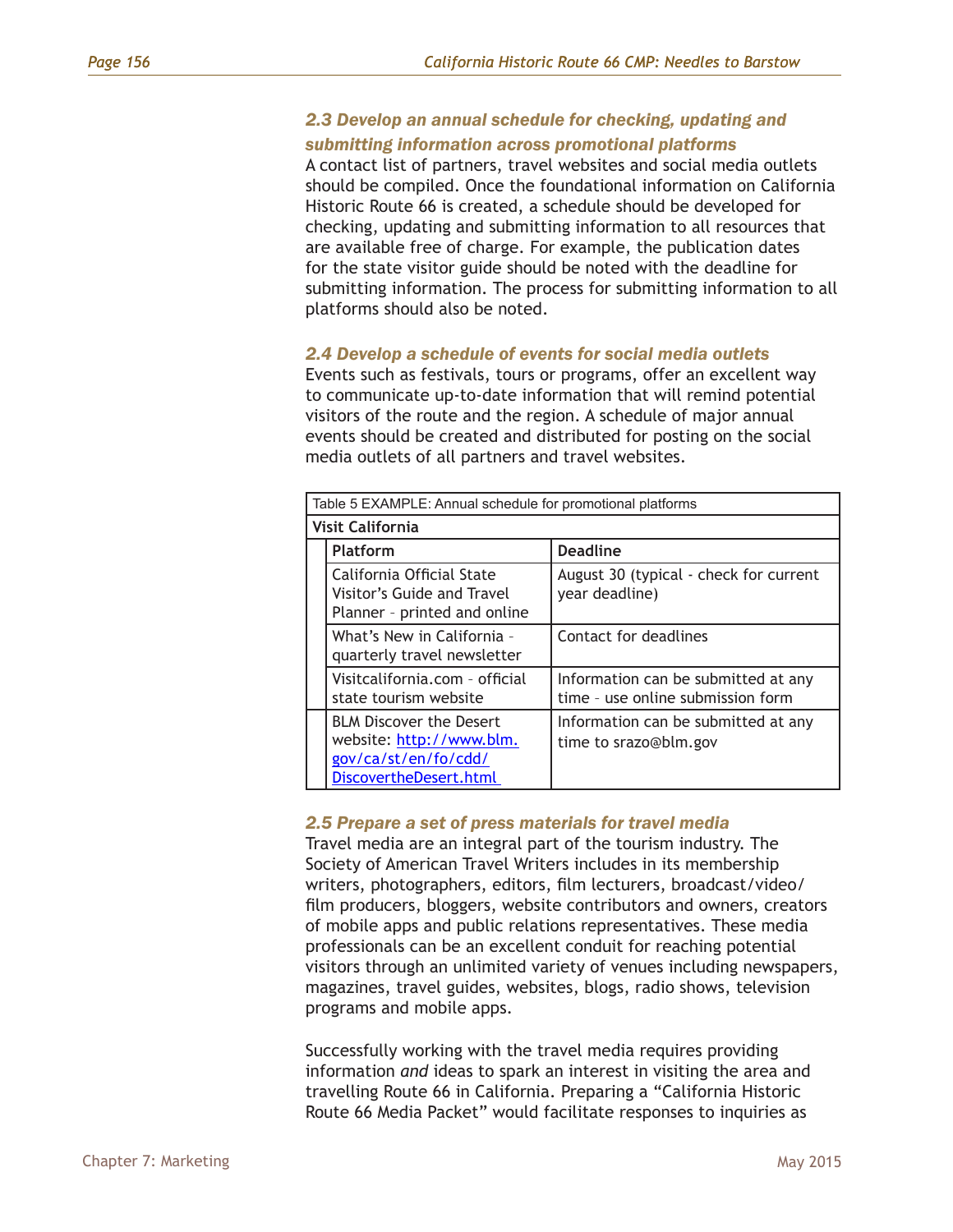well as reaching out to attract travel media interest. The media packet should include the following:

- **• Introduction to California Historic Route 66** This overview of the corridor and its attractions will emphasize the beauty of the area, the message that there are many attractions that can only be found here and the opportunities to explore and discover the region.
- **• Story ideas** Story ideas will reflect the variety of activities that visitors can enjoy such as touring museums, gazing at the night sky, cycling on Historic Route 66, etc. As new interpretation is developed (tours, signage, etc.), the list should be updated to reflect these new activities.
- **• Fact sheet** The fact sheet will include basic information such as the number and types of accommodations, a list of major attractions and activities.
- **• Calendar of major events** An annual calendar of events will include brief descriptions of the event, location and admission charges.
- **• Contact information** Media contact information will include name, phone and email.

## *2.6 Host an information booth at targeted regional tourism*

#### *events*

Connecting directly with visitors can be accomplished by hosting an information booth at selected events in the region. Materials for the booth should be portable such as display panels that can be folded and easily carried. As videos are developed about the route and area attractions and activities, they can be incorporated into some events if appropriate technology is available.

#### *2.7 Develop and host a multi-media image library*

A collection of images and videos is a useful tool to reach potential visitors and to serve as a resource for travel media. The library should include images and videos that reflect the assets of the corridor and the area, including: scenic beauty; festivals and events; historic sites; cultural resources; and, recreational activities. Of particular importance is creating a library of images that show images of people—tourists—enjoying the area. Images of empty landscapes do not convey the enjoyment of a visit to many prospective visitors. For example, images that portray the vastness of the landscape—an important quality of the desert—should have a person in the foreground enjoying the view. Video is especially helpful in convincing a potential visitor to plan a trip. A July 2014 study found that 44.1 percent of travelers would like to have video to help them plan activities or things to do on a trip and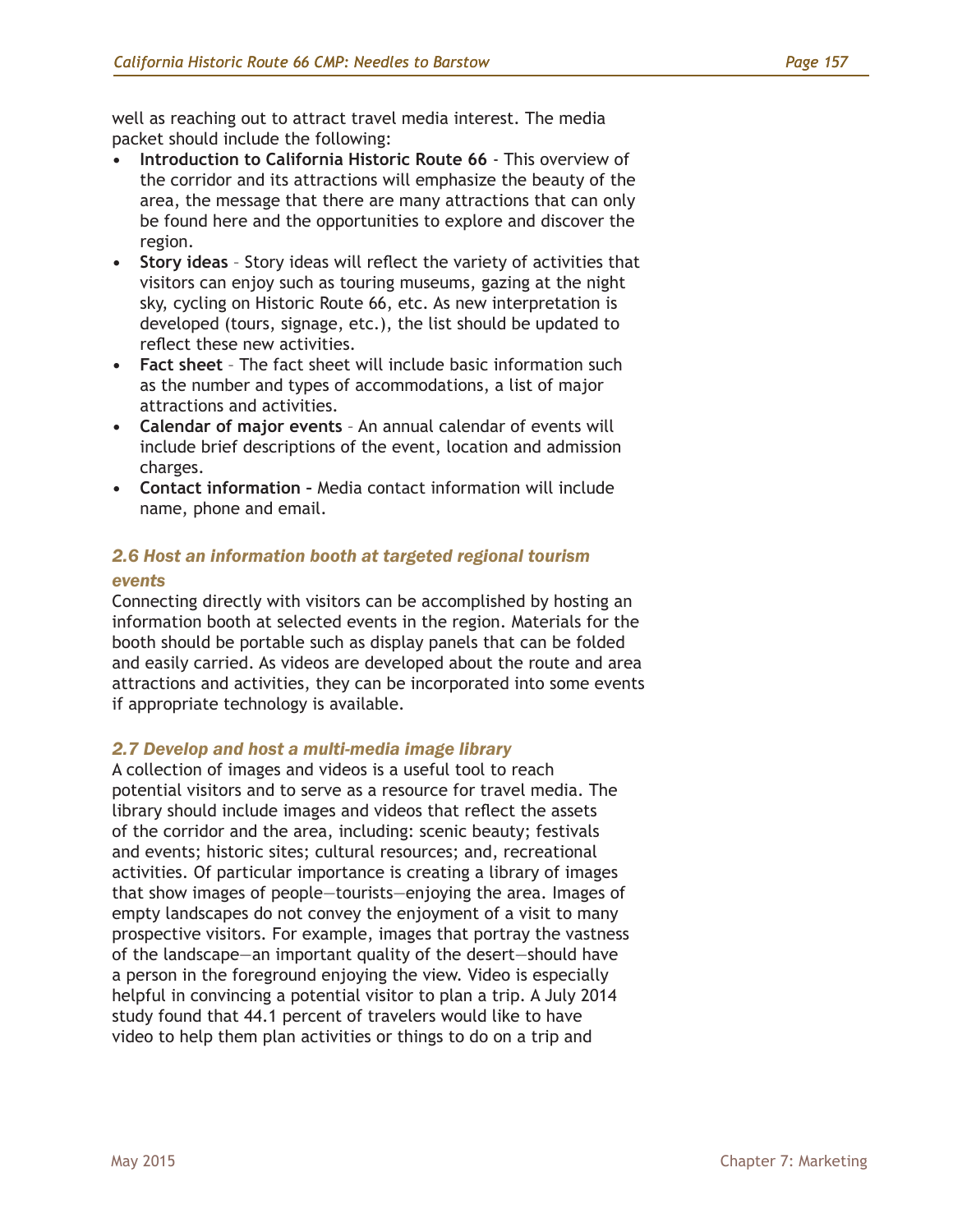41.4 percent said they would like video to give them destination inspiration or ideas on where to go.<sup>15</sup>

Although hiring a professional photographer or videographer may be cost prohibitive, the resource library can be created in other ways such as:

- **• Photo clubs** There are numerous photo/camera clubs in California (<http://www.s4c-photo.org>) that offer member trips, conferences, training and competitions. Clubs in the surrounding area could invite their members to travel the route to take pictures of the road, nearby attractions and the landscape. The California Historic Route 66 Association could welcome club members with a reception and presentation on the area's history in exchange for the donation of pictures by club members.
- **• Flickr, Instagram and Pinterest sites** The three primary online photo and video sharing sites can be a channel for inviting amateur photographers and videographers to post images with permissions for use by others. A brief description of each of these sites follows: (Source: Wikipedia)
	- Flickr is an image and video hosting site managed by Yahoo. In addition to being a popular website for users to share and embed personal photographs, and effectively an online community, the service is widely used by photo researchers and by bloggers to host images that they embed in blogs and social media.
	- Instagram is a mobile photo-sharing, video-sharing and social networking service owned by Facebook that enables its users to take pictures and videos, and share them on a variety of social networking platforms, such as Facebook, Twitter, Tumblr and Flickr.
	- Pinterest is a web and mobile application company managed by Cold Brew Labs that offers a collection, sharing and storage tool. Users create and share the collections of visual bookmarks (boards) for selected topics including travel and planning a vacation.

#### *2.8 Create suggested itineraries for target audiences*

A suggested itinerary can be a starting point for a visitor to build his or her own final itinerary, or they may decide to follow the itinerary as provided. In either case, itineraries are an effective tool for helping visitors to plan their trip by suggesting places to see and activities they may not have known were available. There are many ways to approach development of itineraries. The most effective itinerary is one that does not simply list places or activities but offers engaging descriptions of each stop along the journey. Itineraries can be presented as a schedule (i.e. ½ day, one day, two days), as a blog with narratives woven throughout describing

<sup>15</sup> 2014. State of the American Traveler Survey, Destination Analysts, Inc.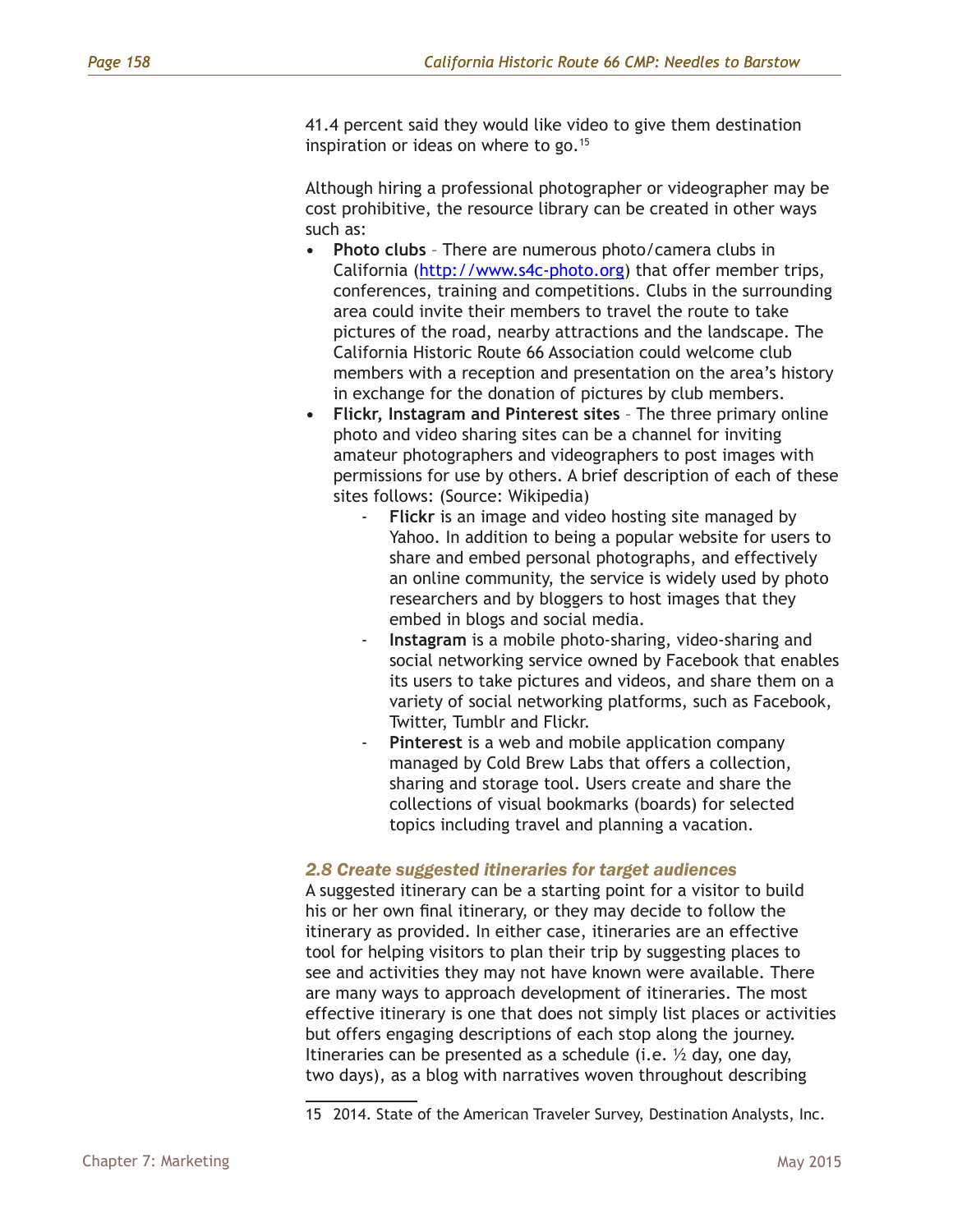the experience or as a build-your-own-trip menu of options. The following are suggestions that may work well for California Historic Route 66:

- **• Thematic itineraries** can attract visitors with specific interests that they want to explore and experience. Themes developed as part of the corridor management plan's visitor experience strategies can also become itineraries as new interpretation is developed (such as exhibits and tour apps). Themes which could be developed into itineraries include:
	- *- Wagon Trails to the Mother Road* Wagon Roads to Modern Highway
	- *- Extreme Ecosystem: The Desert is Alive* Desert Context: Geology and Ecology of the Mojave Desert
	- *- The Golden Age of Railroads: Elegance and Efficiency*  The Influence of the Railroad on Community Development
	- *- Training for War to Keep the Peace* Military Training and Installation
- **• "Top places" itineraries** can connect with visitor interests in many ways. Examples include:
	- Taking pictures of sunsets or sunrises
	- Finding wildflowers
	- Viewing unique rock formations
	- Learning about California Historic Route 66 history
	- Visiting historic California Historic Route 66 attractions
	- Appreciating the night sky and star gazing
	- Learn about space exploration
	- Riding a bike
	- Learning about General Patton in the Desert
	- Seeing and Experiencing BLM's National Conservation Lands
	- Exploring year round recreational opportunities on BLM-managed public lands
- "Ask a Local" Engaging residents in promoting the area offers an opportunity to let visitors "get to know" the locals even before they arrive. Residents can be invited to share what they love about California Historic Route 66 and the area's museums, festivals, history and outdoor recreation. Their stories can be shared through written "testimonies" or video itineraries.

## *2.9 Produce and distribute inexpensive printed collateral*

#### *materials*

Even with the increased use of technology for trip planning, printed materials are useful as a supplement or as an information source for those who do not use technology. To begin the effort cost effectively, a tear-off map pad can be produced. This piece can include a map of the region with the route highlighted as the main corridor for travel,



*Figure 205 Arizona Route 66 poster utilized to promote Arizona's Historic Route 66 (courtesy Arizona Route 66 Association)*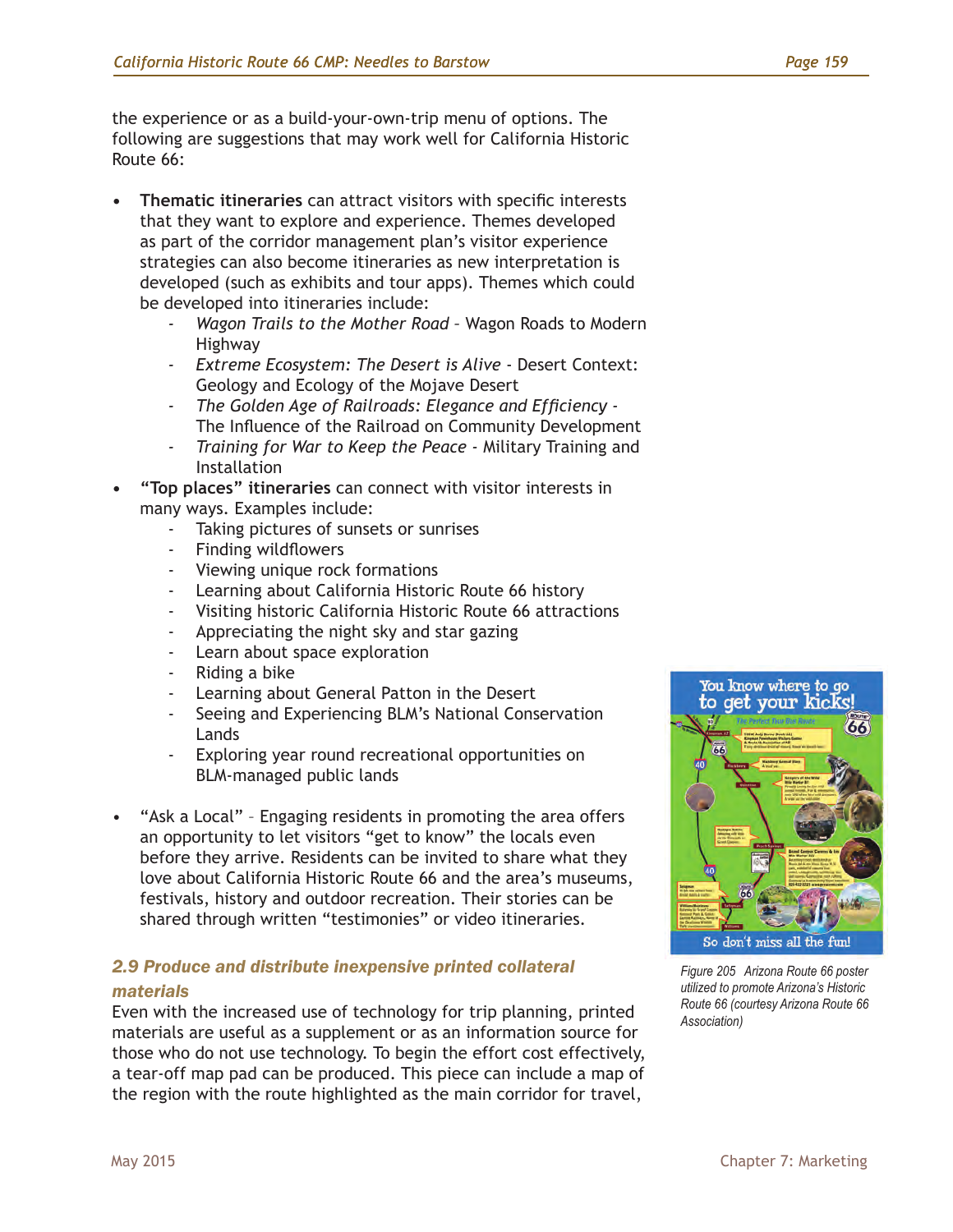brief listings of sites and towns and contact information. These can be printed in high quantities (100 per pad) at a relatively low cost and distributed throughout the region and to visitor facilities outside the region.

#### *2.10 Identify new venues for promotion to niche audiences*

A review of the region's themes and available activities as well as opportunities to create new visitor experiences resulted in identification of a variety of potential niche markets:

- Senior groups
- Railway enthusiasts/train buffs
- Bicyclists
- Rockhounds (amateur geologists)
- Photographers
- **Motorcyclists**
- Military history buffs
- Amateur astronomers/space travel enthusiasts
- Fans of the "Peanuts" cartoon

Reaching these markets will require careful consideration to establish priorities and track success because each will require a significant investment of time and resources. Considerations include:

- **• Special interests** Each niche group has specific interests which must be accommodated in order to attract this visitor audience. For example, in order to attract bicyclists there may need to be significant work done on Historic Route 66 and other roadways to make the route safe for cycling.
- **• Promotional venues** Each audience must be researched to identify communication channels to reach this niche market in addition to the general tourist channels such as Visit California's website and travel planner. For example, reaching photographers may require researching photography clubs in California and surrounding states to build a database. Promotions to this target market may also require creating informational materials on recommended locations to take pictures of landscapes, historic sites or other places of interest. (Some organizations and website links are provided in the target market section for the niche market audiences.)

#### *2.11 Develop and install information kiosks*

The visitor experience section of the corridor management plan includes strategies for developing wayside exhibits and other interpretive displays to tell the story of this part of corridor and the communities along the way. These sites may also offer opportunities to pair visitor information displays with the interpretive exhibits.

As each interpretive location is identified, consideration should be given to the feasibility of placing visitor information there as



*Figure 206 Adaptive re-use of the Amboy School complex could provide needed visitor services for attracting more niche groups to Historic Route 66.*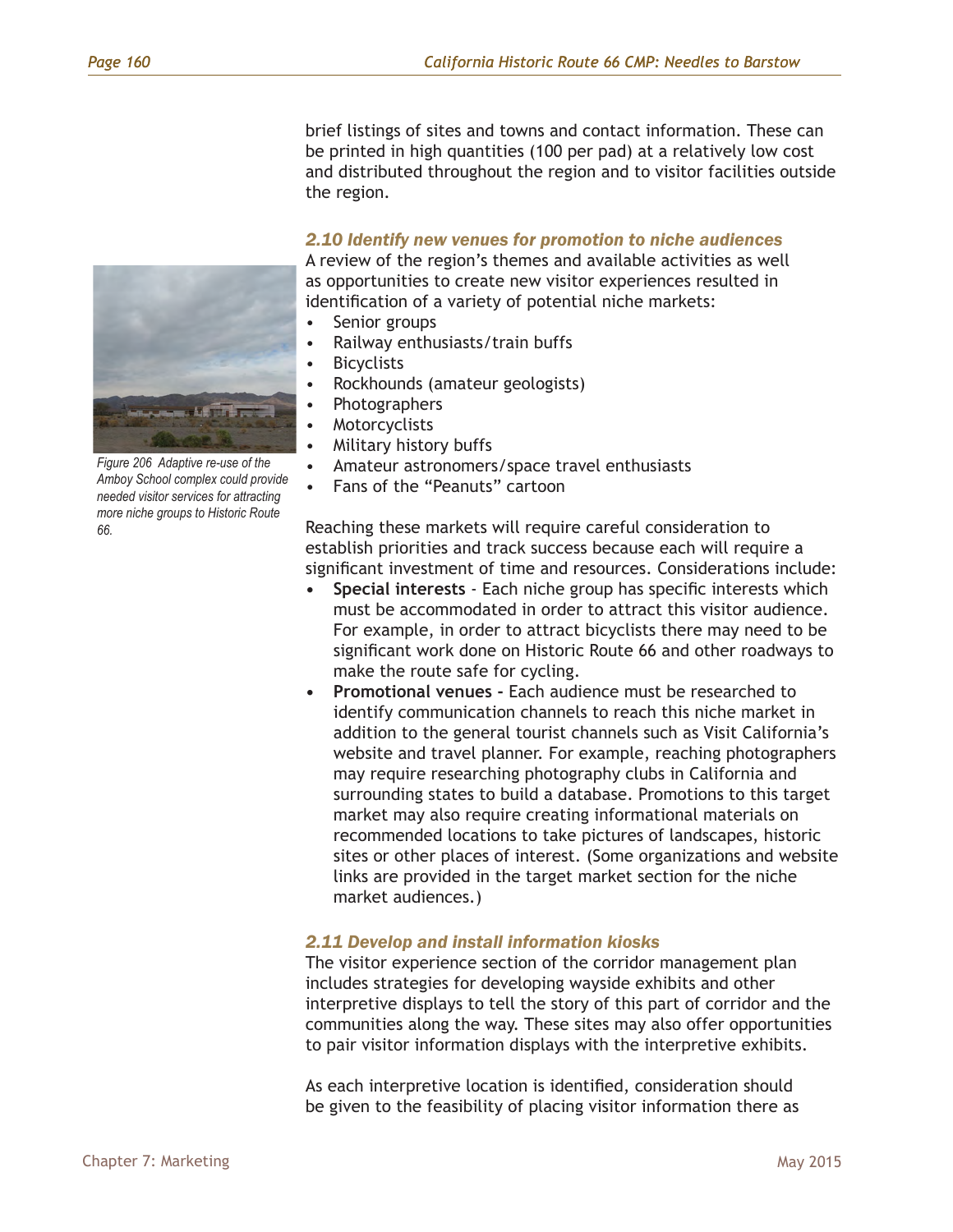well. In addition, other locations for visitor information displays should be identified such as lodging establishments, restaurants or retail businesses. Displays should be designed to accommodate the available space. In smaller spaces, information displays may only include one poster-size panel and a brochure holder. In larger spaces, especially those with security or staffing, displays may be expanded to include multiple information panels and brochure holders, video or display screens for a website monitor and a place for visitors to record notes about their travel experience.

As information displays are installed, a schedule should be developed to check each location periodically to restock brochures and ensure equipment is operational and replace any damaged panels.

## 3. PARTNER PROMOTIONAL RESOURCES

The following table provides information on partner promotions that are available at low or no cost. As the marketing materials discussed in this section are created, the channels listed on this chart provide direction on where to submit information. Note that each partner agency also offers promotion opportunities that require more financial investment. As resources allow, these opportunities should be explored with the contact person for each agency. (Information on this chart is current as of 2014, and should be updated annually.)

| <b>Table 6 Partner Promotions</b>                                                                        |                                                                                                                                                                                                                                  |                               |  |  |  |
|----------------------------------------------------------------------------------------------------------|----------------------------------------------------------------------------------------------------------------------------------------------------------------------------------------------------------------------------------|-------------------------------|--|--|--|
|                                                                                                          | <b>Visit California</b>                                                                                                                                                                                                          | Cost                          |  |  |  |
| Contact: Brian Tucker,<br>Industry Relations Liaison,<br>323-400-7035<br>btucker@visitcalifornia.<br>com | Provide content to post on visitcalifornia.com - register at www.<br>industry.visitcalifornia.com. Exposure - one million visitors a<br>month                                                                                    | No charge                     |  |  |  |
|                                                                                                          | Submit content for press releases - Visit California distributes<br>four quarterly press releases and 5-10 themed press releases<br>annually and also makes pitches to the travel media nationally<br>and internationally.       | No charge                     |  |  |  |
| consumer site:<br>http://www.<br>visitcalifornia.com<br>Industry site: http://                           | California Fun Spots - (co-op program) enhancement on website;<br>ad in state visitor's guide; representation at media events; posts<br>on social media; inclusion in consumer e-newsletter<br>Exposure - three million visitors | \$1,500                       |  |  |  |
| www.industry.<br>visitcalifornia.com                                                                     | Media familiarization tours (fams) - Visit California coordinates<br>trips for groups and individual travel media to showcase various<br>destinations. Contact Industry Relations Liaison to discuss.                            | Varies<br>depending<br>on fam |  |  |  |